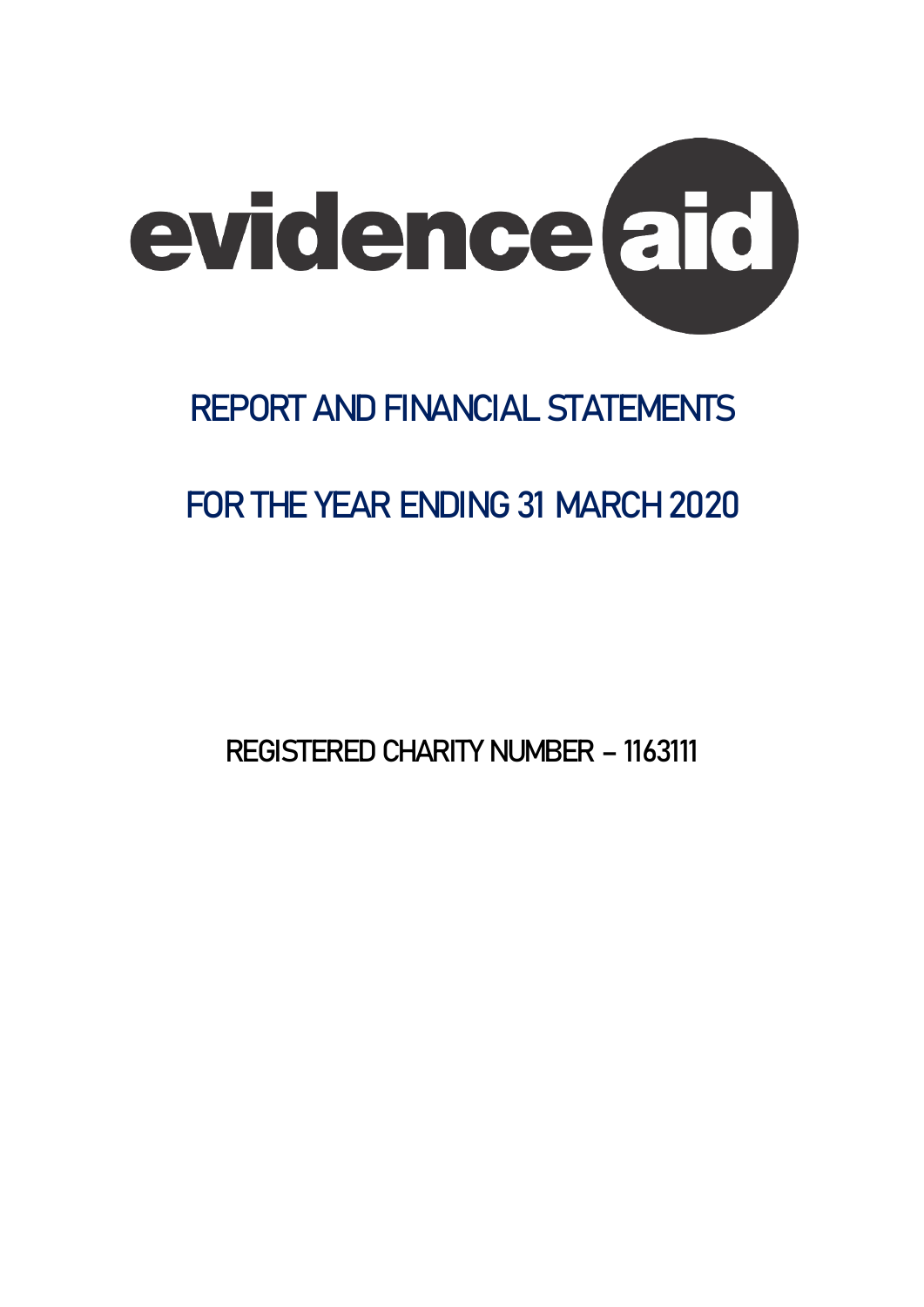# FOREWORD FROM THE CHAIR AND CHIEF EXECUTIVE OFFICER

**Mike Clarke (Founder and Chair of Board) Ben Heaven Taylor (Chief Executive Officer)**



**This year was bookended with devastating outbreaks of infectious disease. In April 2019, Ebola was running riot in the eastern Democratic Republic of Congo. By the end of March 2020, COVID-19 had started to affect almost every country on earth. Evidence Aid was there throughout, working to enable access to high-quality research so that decisions could be taken based on the best available evidence.**

This year has reminded us  $-$  if we needed reminding  $-$  that infectious diseases remain a leading source of global disaster risk, wherever and whoever we might be. It also brought the need for research evidence and its appropriate use into the foreground of political decision-making and public consciousness as never before.

In 2020, we can no longer be in any doubt that the timely provision of robust, usable evidence is a vital public good. In the context of the worst global public health disaster of recent times, there has been a compelling need for high-quality, timely evidence synthesis to meet unprecedented demand from decision-makers. Without such synthesis, they have little or no hope of coping with tens of thousands of scientific articles and they also need help to distinguish between high quality, robust evidence products and poor-quality, biased research that could lead to the wrong decisions being made.

Yet, evidence syntheses and their communication in the context of disasters remains critically under-funded by research bodies, multilateral donors and governments. If the global community is to become more resilient to disasters, including infectious disease outbreaks in the future, this must change.

Through 2019 and 2020, Evidence Aid has continued to respond and fulfil a vital function with minimal resources. We are proud of what Evidence Aid has achieved, but we could do so much more. We hope that in the year to come Evidence Aid can find the funding we desperately need to help continue our live-saving work.

### **Thank you.**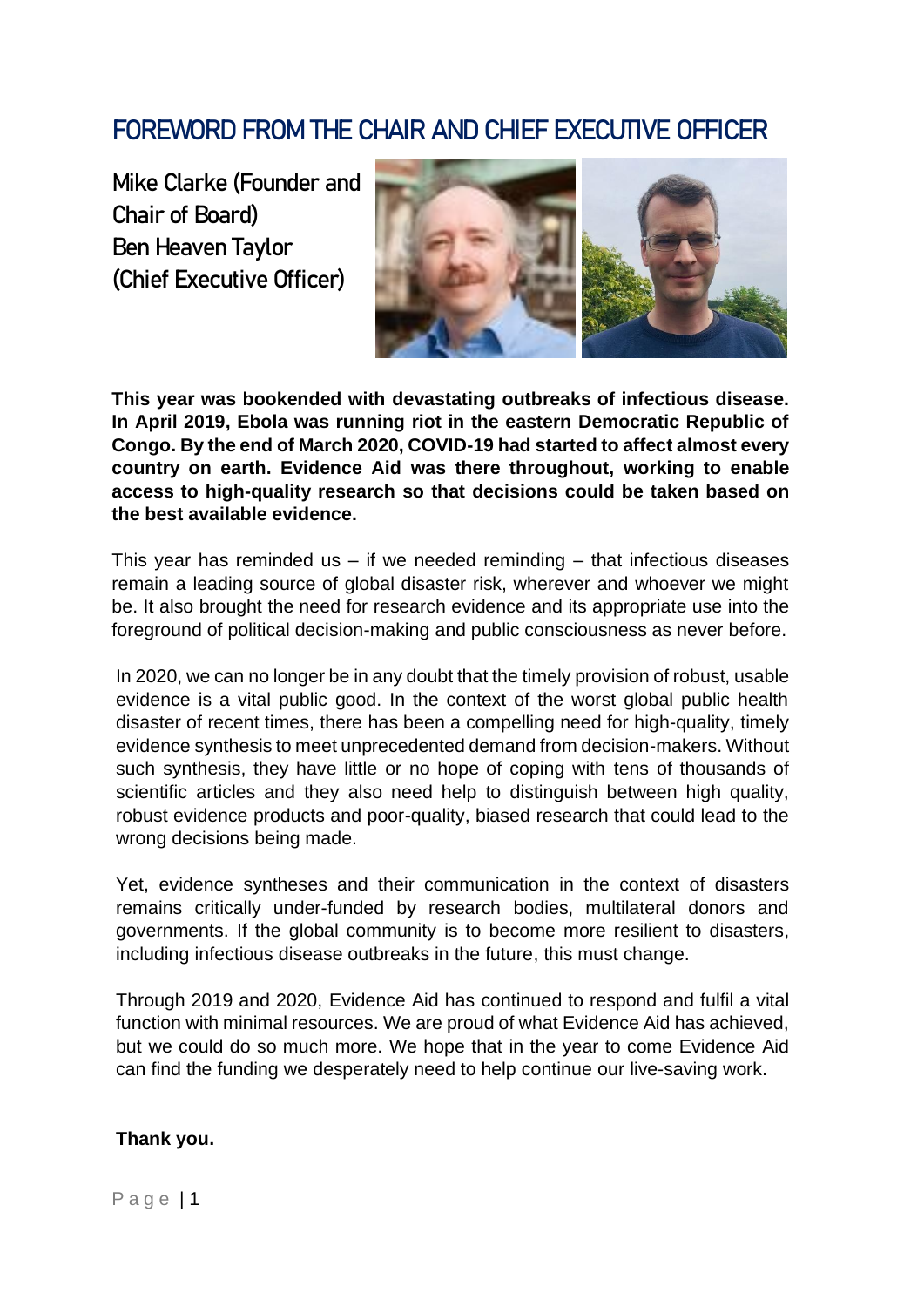# WHO WE ARE

**Even before the COVID-19 pandemic and its associated measures, disasters and emergencies were affecting tens of millions of people every year, destroying lives and livelihoods. To cope with these crises, it is vital that those involved in delivering aid have access to the best available evidence to guide their actions. The right information, in the right form, in the right hands, can save lives.**

Aid agencies work hard to ensure that they deliver the best possible interventions but it is often difficult to keep on top of the latest developments in research and evaluation. Not all research is readily accessible, or even published, and the implications of research for practitioners are not always clear.

Working before, during and after emergencies, Evidence Aid strives to ensure that decision-makers in disasters and other emergencies have access to up-to-date evidence, presented in clear, simple formats, so that they can design and deliver costeffective interventions that will save lives and livelihoods.

# **OUR VISION**

Loss of life and livelihoods in disasters is minimised through the delivery of effective disaster risk management and response.

# **OUR PURPOSE**

Before, during and after disasters, the best available evidence is used to design interventions, strategies and policies to assist those affected or at risk.

More information on our approach to achieving change can be found in our strategy, available via our website [\(evidenceaid.org/who-we-are\)](http://www.evidenceaid.org/who-we-are).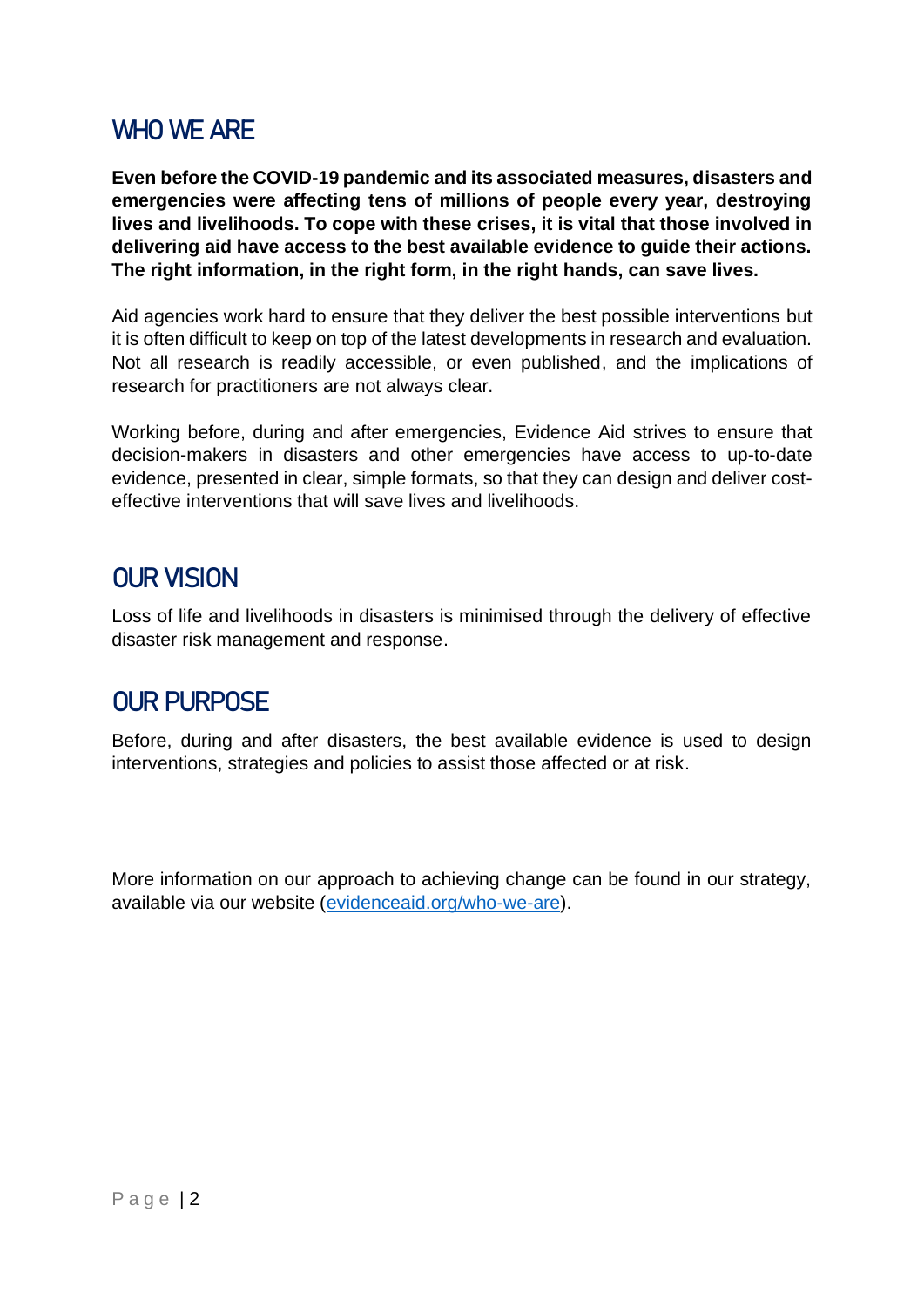# EVIDENCE AID IN NUMBERS



10 high-quality collections of research evidence published on [www.evidenceaid.org](http://www.evidenceaid.org/)



39,000 people accessed our website resources in 2019-20 … 39% more than in 2018-19



Updated/revised collection on Ebola, plus a new collection on COVID-19 launched in March 2020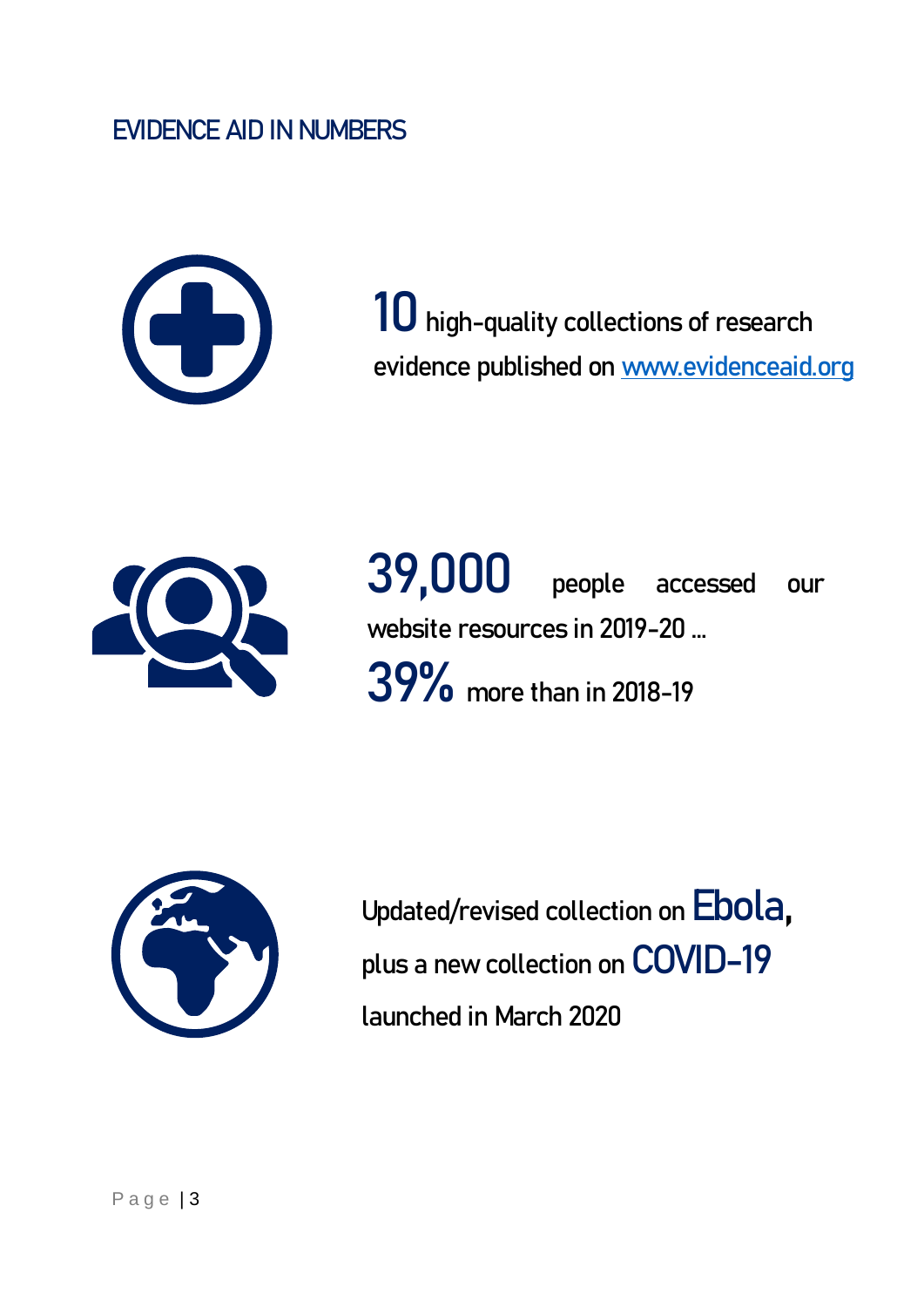# ACHIEVEMENTS AND PERFORMANCE

**This year was Evidence Aid's fourth as an independent charity and it was an important one for Evidence Aid's continuing development. Evidence Aid continued to build its profile as a credible and authoritative voice on evidencebased humanitarian decision-making.** 

Evidence Aid works to achieve its vision and purpose by working towards the following three outcomes:

OUTCOME 1: Enhanced availability and accessibility of high-quality, usable evidence

OUTCOME 2: Enhanced responsiveness of research to the needs of those making decisions about disasters

OUTCOME 3: Skills, behaviours, attitudes, decision-making structures and incentives support evidence-based action in disasters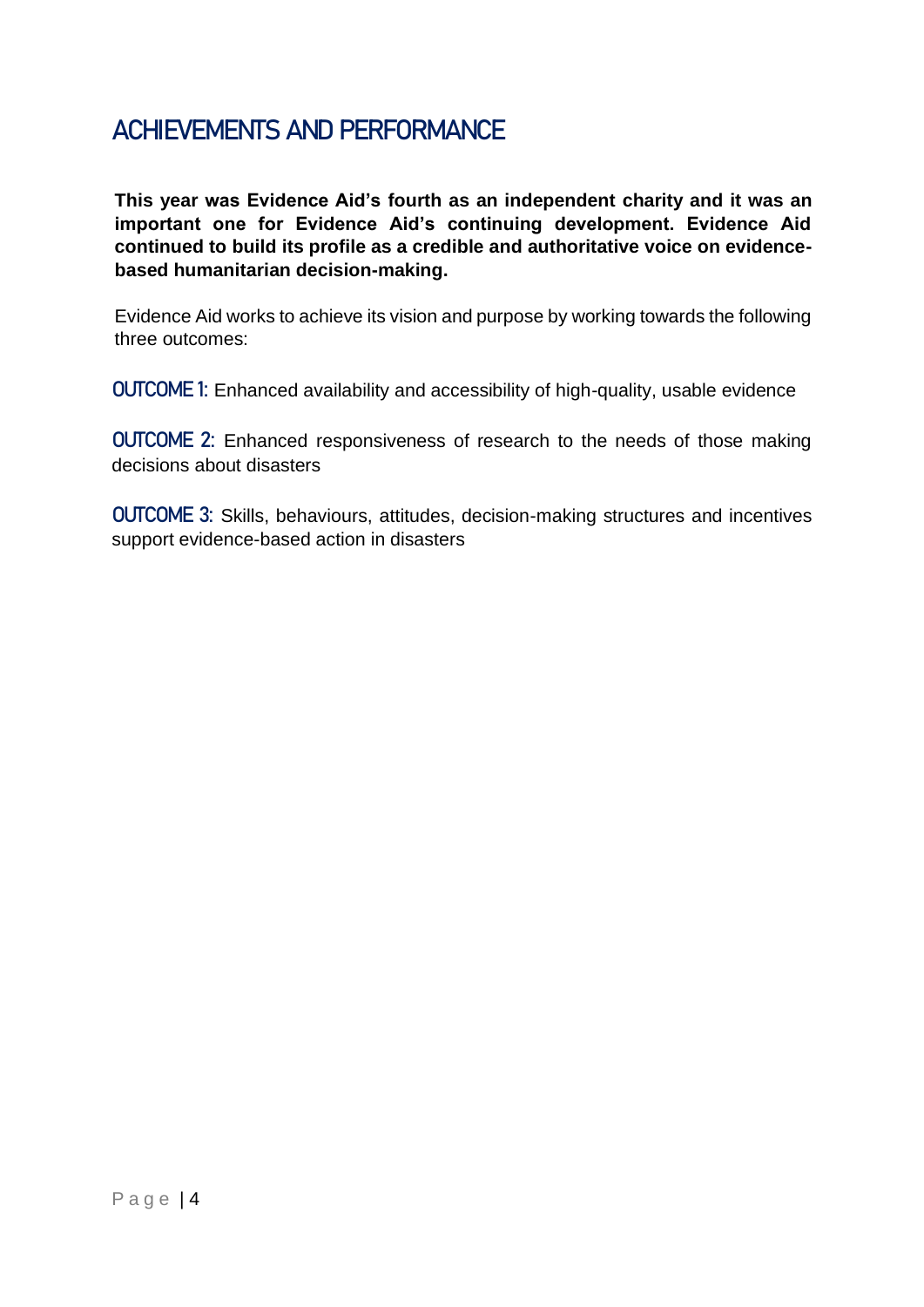# OUTCOME 1: Enhanced availability and accessibility of high-quality, usable evidence

## Reach and response

Once again, Evidence Aid increased its reach in 2019-20. Our website was accessed by 39,000 unique users over the 12 months, compared to 28,000 in the year ending 31 March 2019.

This increased audience can be ascribed to a number of factors, including the website revamp in 2018 which improved findability and searchability. Our on-going partnership with Translators Without Borders to translate summaries into Spanish and French also continued to increase our hispanophone and francophone audiences, and our most visited resource in 2019 was in Spanish.

Our revised and re-launched collection on Ebola proved popular. The collection was picked up and promoted by several stakeholders, including the WHO Africa (AFRO) regional office and WHO/Africa Index Medicus.

In March 2020, the launch of our new collection on COVID-19 provided a significant boost to the number of visitors to the website. In that final month of this financial year alone, the COVID-19 collection accounted for 14,000 users and over 30,000 views (20% of the year's total).

Evidence Aid also increased its reach on social media, reaching 3,900 followers on Twitter by the end of the year: up 40% on the previous year.

Evidence collections updated or produced in 2019/20 included:

- Ebola [\(http://www.evidenceaid.org/ebola/\)](http://www.evidenceaid.org/ebola/)
- COVID-19 [\(https://evidenceaid.org/evidence/coronavirus-covid-19\)](https://evidenceaid.org/evidence/coronavirus-covid-19)

# OBJECTIVE 2: Enhanced responsiveness of research to those making decisions about disasters

Evidence Aid continued to work with actors responding to disasters and emergencies to ensure that our work is responsive to their needs. This objective is intertwined with building reach (described above). However, it also relates to our activities to build skills and understanding around robust evidence, systematic reviews and evidence-based decision-making, and our engagement with key 'influencers' both individually and via groups, networks and seminars (see below).

P a g e | 5 Our blog series [\(www.evidenceaid.org/news/blog-series\)](http://www.evidenceaid.org/news/blog-series) offers an opportunity to amplify the work of 'evidence champions' within the sector, and we have strong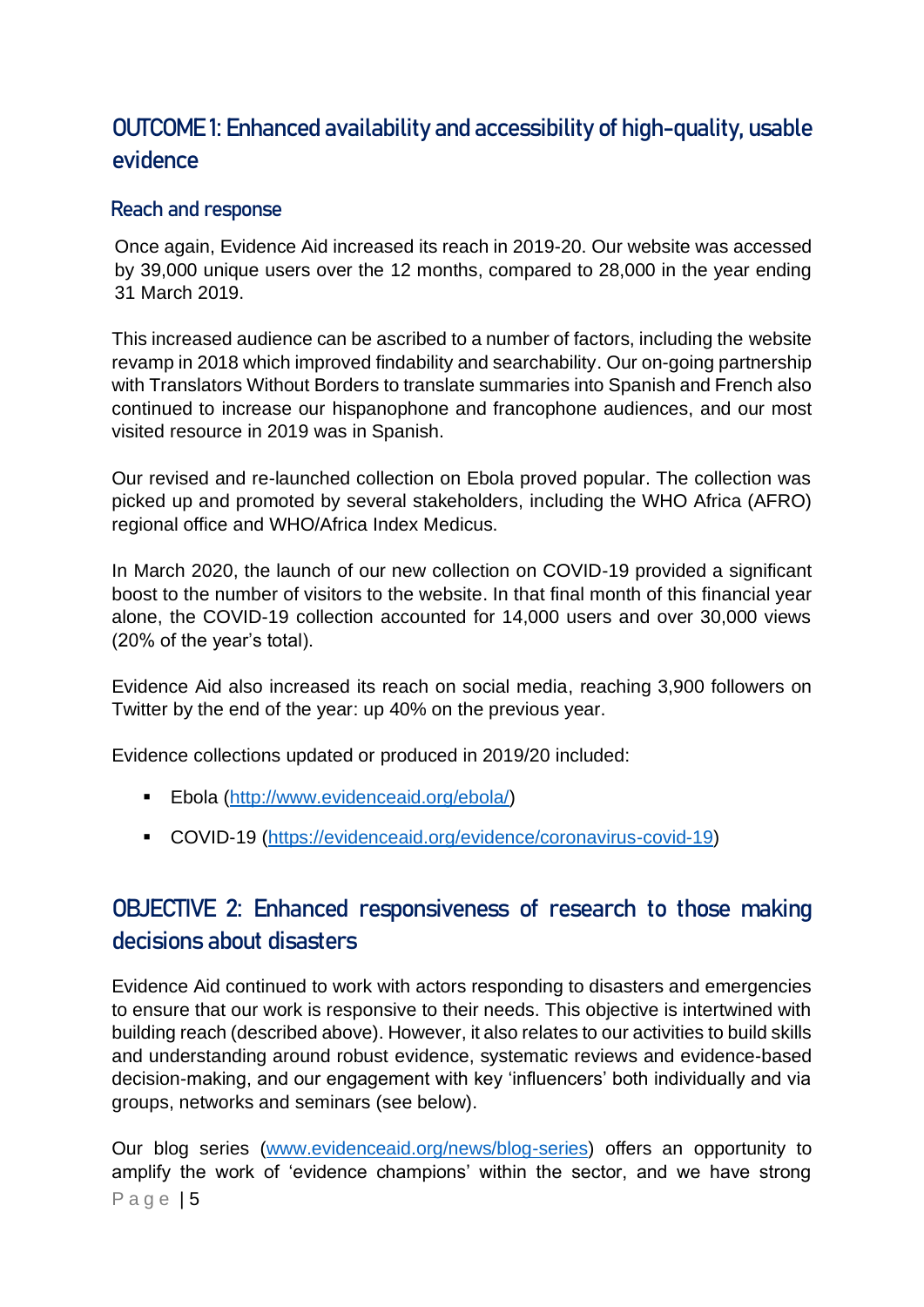relationships with many such individuals. We published 10 new blogs in the 12 months to 31 March 2020.

# Response to COVID-19

As news of the Wuhan outbreak of what became known as COVID-19 started to spread in December 2019 and January 2020, Evidence Aid began to consult with our stakeholders as to how best we could contribute to the fight against the disease. It was clear that there was an important role for Evidence Aid in facilitating free and open access to high-quality research. The WHO quickly identified information overload and 'fake news' as critical issues affecting the pandemic. Clear, accessible and timely summaries of the available evidence were recognized as vital to facilitate the decisionmaking process in response to the pandemic.

Evidence Aid therefore established a new format for our evidence summaries. These were made shorter and more standardised in layout. We decided that our 150-200 word summaries of the evidence on interventions that might be used to prevent or treat COVID-19, and to cope with the effect of the pandemic on other areas of health and health care would focus on: 1) a brief overview of the topic; 2) a summary of the systematic review; 3) what works; 4) what doesn't work; and 5) what's unproven.

Evidence Aid was amongst the first humanitarian actors to respond to COVID-19. This was recognised as early as February 2020, when the head of WHO's Disaster Risk Management and Resilience Unit thanked us for our contribution. By the end of March 2020, we had published our summaries for some 80 systematic reviews.

Evidence Aid were able to respond quickly in large part due to support from the H2H Fund, with funding from UK aid from the UK government; but mostly because we could draw on our extensive network of volunteers who contributed a tremendous amount of their time to find relevant systematic reviews and create the targeted summaries.

# OBJECTIVE 3: Skills, behaviours, attitudes, decision-making structures and incentives support evidence-based action in disasters

Evidence Aid continued to engage actively with our partners to build support for evidence-based decision-making in disasters and emergencies.

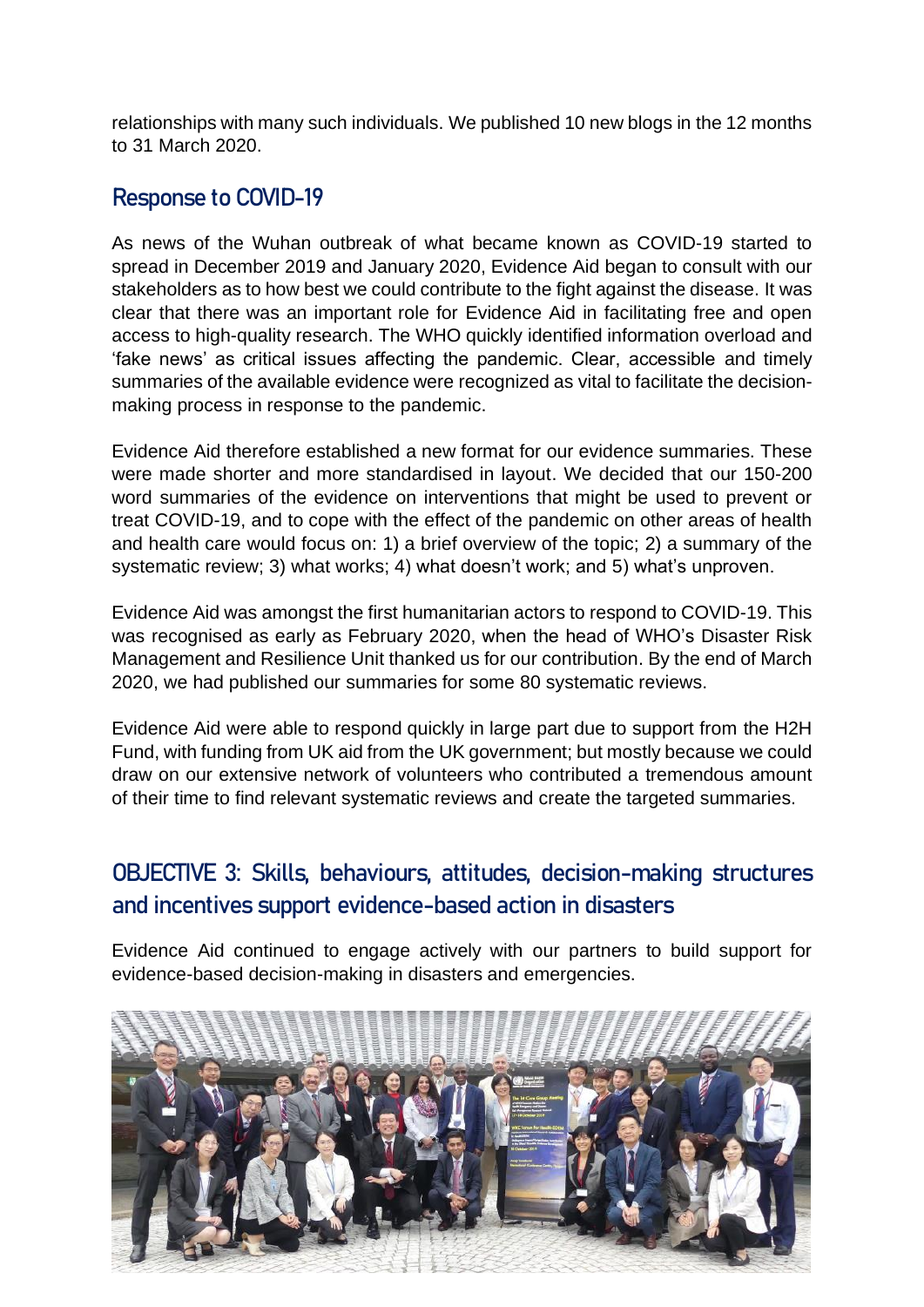As members of the core group of the UN WHO Thematic Platform for Health Emergencies and Disaster Risk Management Research Network (TPRN), our Chief Executive Offer, Ben Heaven Taylor, attended a key agenda-setting meeting in Kobe, Japan in October 2019 (see photo). Following this meeting, Evidence Aid has continued to engage in the TPRN, and contributed a chapter to their 2020 publication, WHO Guidance on Research Methods for Health-EDRM, for which our Chair, Mike Clarke, acted as lead technical editor.

# Quality of partnerships

Alongside reach, Evidence Aid works to achieve impact on humanitarian practice through developing high-quality, high-impact partnerships with 'influencers' in the humanitarian sector.

Partnership is fundamental to our strategy for achieving impact. Evidence Aid works with 'influencer' organisations and individual evidence 'champions' to deliver highquality evidence products, including publications, evidence collections, events, blogs etc. These products will be better, more useful and will have a higher chance of uptake within the sector if they are produced with and by humanitarian actors themselves, which is why these partnerships are so important.

Evidence Aid continued to develop our partnerships in 2019-20, most particularly with Translators Without Borders, Oxford Pharmagenesis, the Pan-American Health Organisation, WHO and the H2H Network.

In May 2019, Evidence Aid and the Pan American Health Organisation (PAHO) signed a Memorandum of Understanding. This builds on our long history of collaboration and formalized an intention to work together to produce and promote high-quality research to support evidence-based decision-making across the Americas. With the declaration of COVID-19 as a pandemic in early 2020, Evidence Aid and PAHO worked closely together to produce and promote Evidence Aid summaries of systematic reviews for use across the region, with all summaries being translated into Spanish and Portuguese.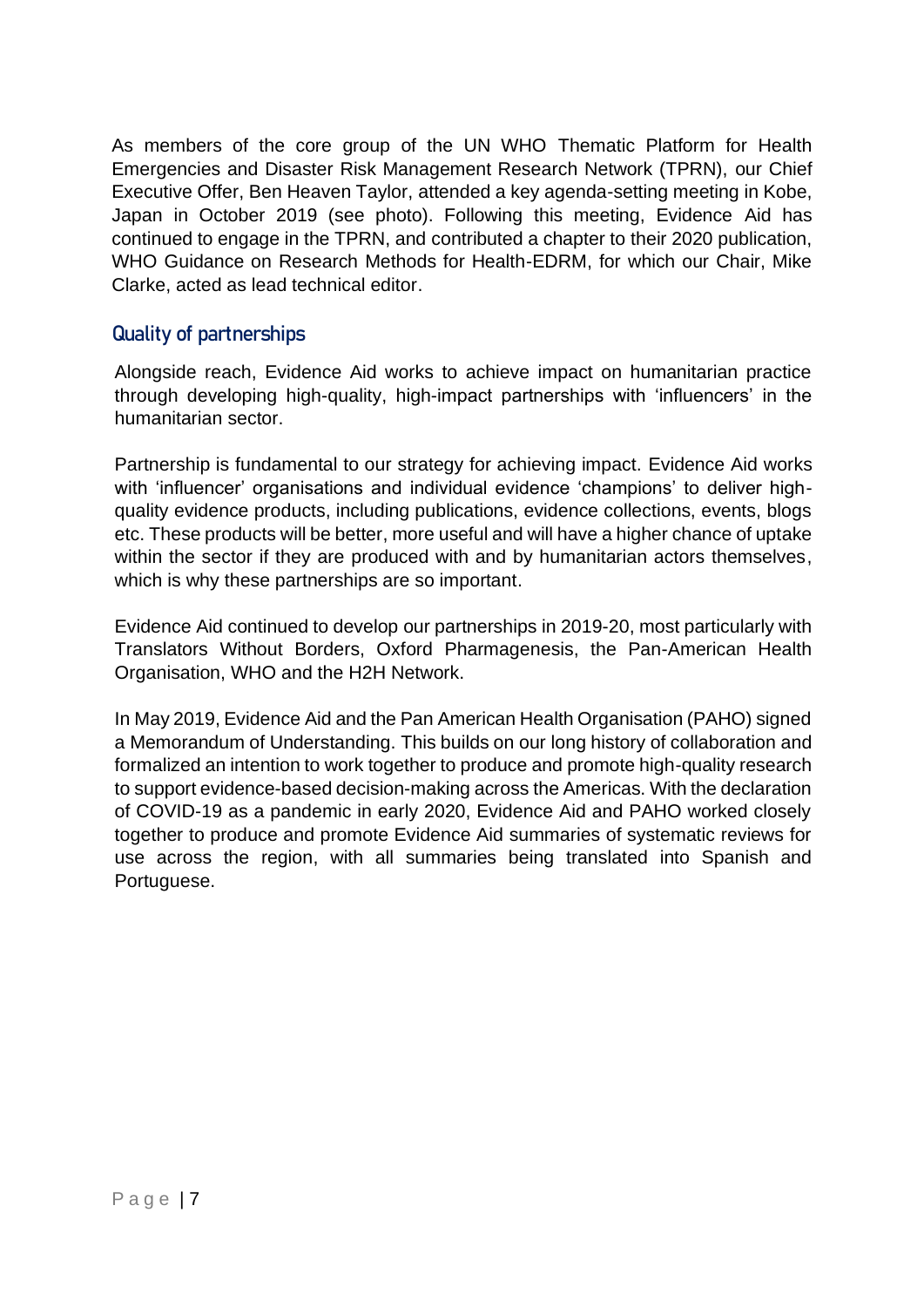# Financial sustainability

Evidence Aid has continued to develop our policies, structures and processes as an independent charity during 2019-20.

This work helped in February 2020 when Evidence Aid h— received our first grant from UK aid, via the H2H Network, for the work on COVID-19. The H2H Network (which stands for H2H Network 'humanitarian-to-humanitarian' network) consists of Humanitarian approximately 50 organisations that work to provide high quality and integrated services to support other humanitarian Action Support responders.





-h

PharmaGenesis selected Evidence Aid as its charity partner.

In general, raising the funds needed to sustain our work remained a key challenge for Evidence Aid in 2019-20. While the reasons for this are complex and varied, a significant part of the problem stems from Evidence Aid's position within a funding market which is overwhelmingly focused on supporting a) new primary research and b) operational delivery in humanitarian contexts. While we will continue to seek funding from both statutory (government) and private (foundation) donors, Evidence Aid has to a) live within limited means for the immediate future and b) explore innovative avenues for generating revenue, aside from grants.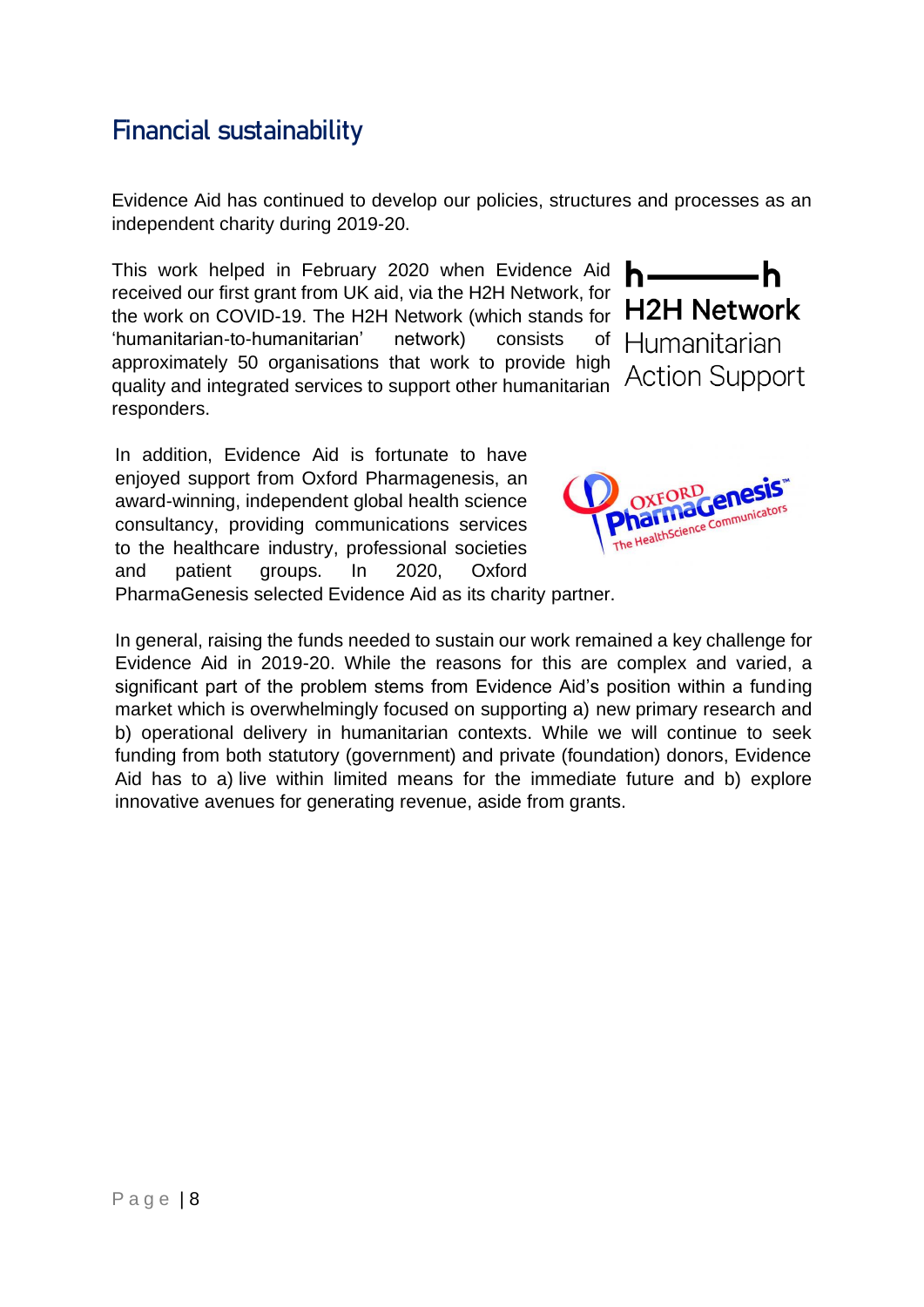# THE YEAR AHEAD

At Evidence Aid, we work hard to deliver the greatest impact with the least possible expenditure of resources. Looking to the future, we want to:

- Continue to support the global response to the COVID-19 pandemic with clear, accessible summaries of robust evidence
- Create and continually improve evidence collections covering key disaster risks and extend our new format for summaries to these areas
- Continue to engage with decision makers across the disaster and emergency response community to build understanding and appreciation of high-quality evidence to underpin decision-makers

With more resources, we could do much more and do it better. In particular, we want to:

- Enhance our on-line portal and other digital tools to make our resources available to a wider range of actors worldwide, particularly in low- and middle-income countries
- Expand our partnerships with organisations based in disaster-affected countries, to bring high quality research resources and their impacts to the people who need it most
- Build a 'help-desk' function accessible to humanitarian actors working in emergency settings to help them design, evaluate and deliver better interventions.

To make these important changes to ensure the use of an evidence-based approach and to deliver improved outcomes for those in greatest need, we need to grow our income. We have a range of tailored proposals for each area of our work to illustrate what this funding will achieve.

On an on-going basis, it would take 6 to 12 months and cost between £50,000 and £100,000 to create a thematic evidence collection. It then costs around £20,000 per year to maintain the collection, so that it remains up-to-date.

We want as many people to use these resources as possible, so we produce and maintain them free at the point of access. But their creation is not free. We can only continue to build, provide and maintain our resources through the generous support of donors.

We are always looking for partners and volunteers to help us realise our vision. If you would like to work with us, help us raise the funding we are seeking, or introduce us to benefactors or organisations that might be able to do so, we would like to hear from you.

If you can help us achieve our vision, please contact us [\(callen@evidenceaid.org\)](mailto:bhtaylor@evidenceaid.org).

Page | 9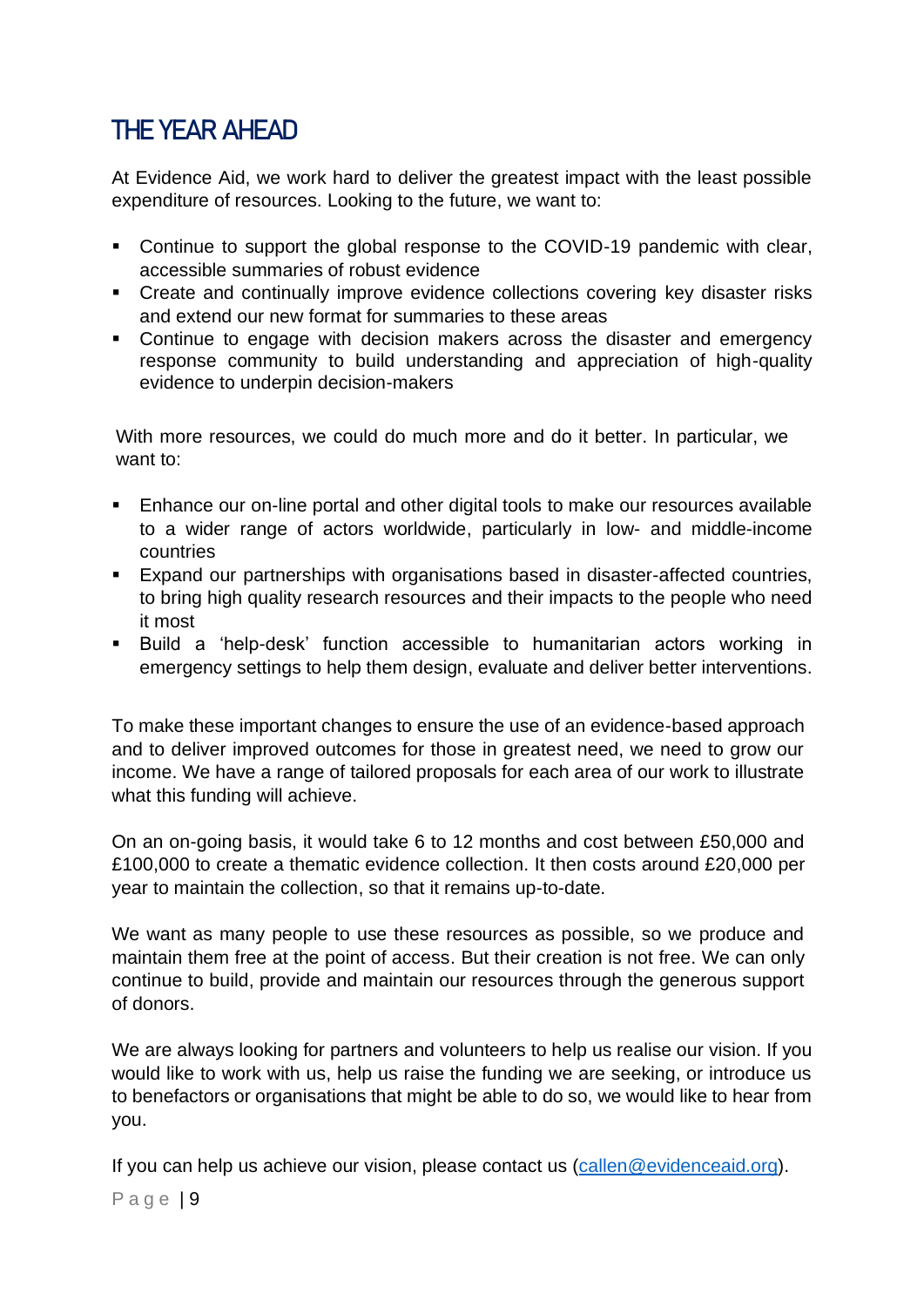# STATUTORY REPORT AND FINANCIAL STATEMENTS

Evidence Aid is registered as a Charitable Incorporated Organisation with the Charity Commission for England and Wales under charity number 1163111.

In this document, the Trustees present their statutory report together with the financial statements of the charity for the year ended 31 March 2020. The Trustees' report has been prepared in compliance with the Charities Act 2011, the Charities and Social Investment Act 2016 and is also a Directors' Report as required by Section 415 of the Companies Act 2006.

# CURRENT LEGAL AND ADMINISTRATIVE INFORMATION

| <b>CHARITY NUMBER</b>                     | 1163111                                                                    |
|-------------------------------------------|----------------------------------------------------------------------------|
| <b>REGISTERED OFFICE</b>                  | St Albans House, 57-59 Haymarket, London SW1Y<br>4QX, United Kingdom       |
| OPERATIONAL OFFICE                        | 58 Blandy Avenue, Southmoor, Abingdon OX13 5DB,<br>United Kingdom.         |
| <b>BOARD OF TRUSTEES</b>                  | Professor Michael Joseph<br>Clarke (Chair)                                 |
|                                           | Lady Deborah Dixon<br>(Treasurer)                                          |
|                                           | Dr Philip Davies                                                           |
|                                           | Ms Susan Wolstenholme                                                      |
|                                           | <b>Mr Michael Stone</b>                                                    |
| <b>KEY MANAGEMENT</b><br><b>PERSONNEL</b> | Ben Heaven Taylor (Chief<br>Executive)                                     |
|                                           | Claire Allen (Programme<br><b>Operations Manager)</b>                      |
|                                           | Jane Higgins (Office<br>Manager)                                           |
|                                           |                                                                            |
| <b>BANKERS</b>                            | Barclays Bank, 1 Churchill Place, London E14 5HP,<br><b>United Kingdom</b> |
| Page $ 10$                                |                                                                            |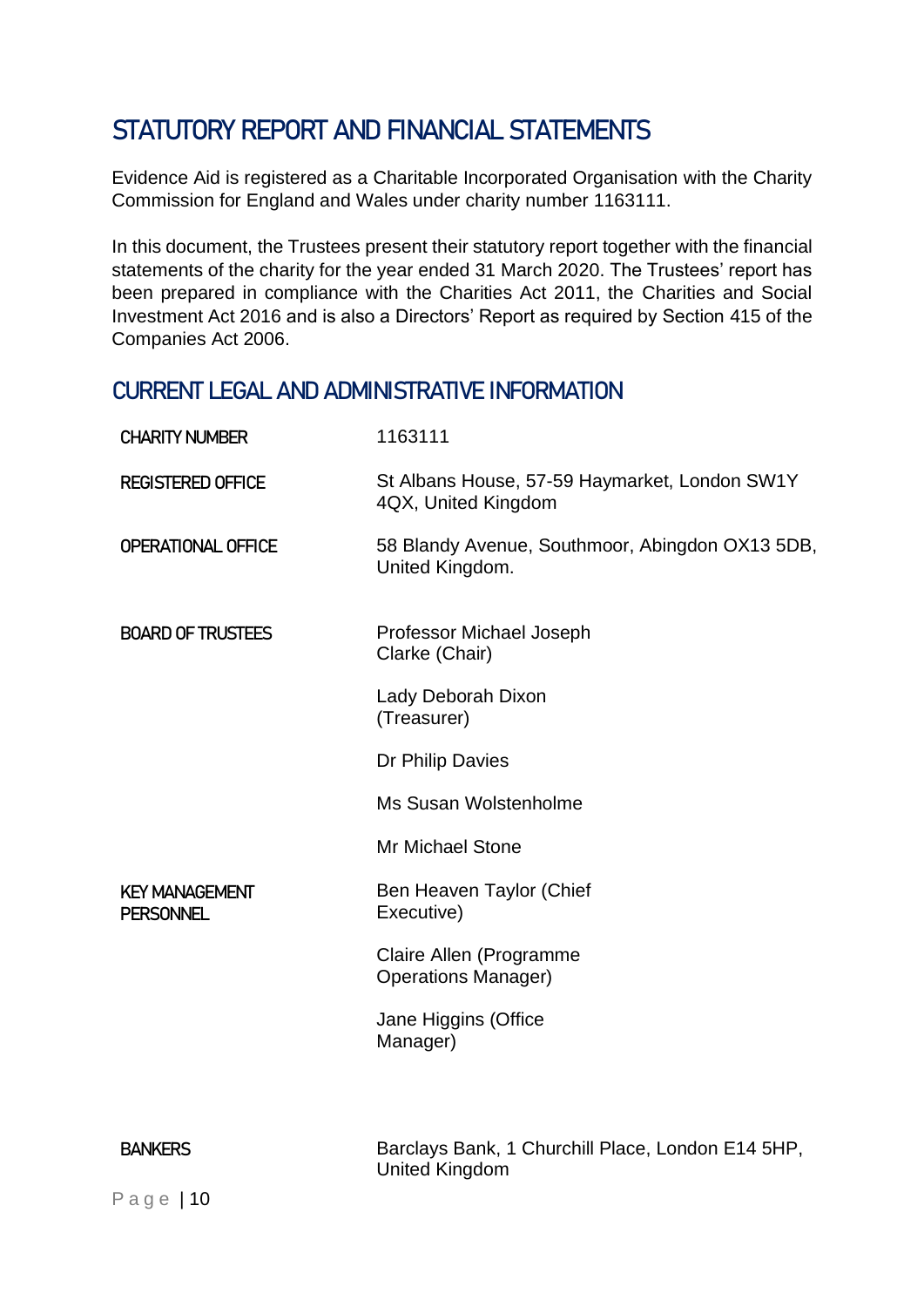ACCOUNTANTS Inca Accountants Ltd, Central Office, Cobweb Buildings, The Lane, Lyford, OX12 0EE, United Kingdom<sup>1</sup>

### TRUSTEES' TERMS OF OFFICE

| <b>NAME</b>          | <b>ROLE</b>    | <b>DATE APPOINTED</b> | <b>INITIAL</b><br><b>END</b><br>0F | <b>REAPPOINTED</b> |
|----------------------|----------------|-----------------------|------------------------------------|--------------------|
|                      |                |                       | <b>TENURE</b>                      | UNTIL              |
| Michael              | <b>Trustee</b> | 12 08 2015            | 11<br>August                       | August<br>11       |
| Joseph Clarke*       | (Chair)        |                       | 2019*                              | 2022**             |
| Mary<br>Deborah      | Trustee        | 12 08 2015            | 11<br>August                       | 11<br>August       |
| Dixon*               | Treasurer)     |                       | 2019*                              | 2022**             |
| Philip Davies*       | Trustee        | 12 08 2015            | 11<br>August                       | 11<br>August       |
|                      |                |                       | 2019*                              | 2022**             |
| Sue                  | <b>Trustee</b> | 21 01 2016            | 20<br>January                      | 20<br>January      |
| Wolstenholme         |                |                       | 2019                               | 2022               |
| <b>Michael Stone</b> | Trustee        | 05 2016               | 10 May 2019                        | 10 May 2022        |

All Trustees were re-appointed for a further three-year term at a meeting of the Board of Trustees on 3 April 2019.

\* Denotes founding trustee.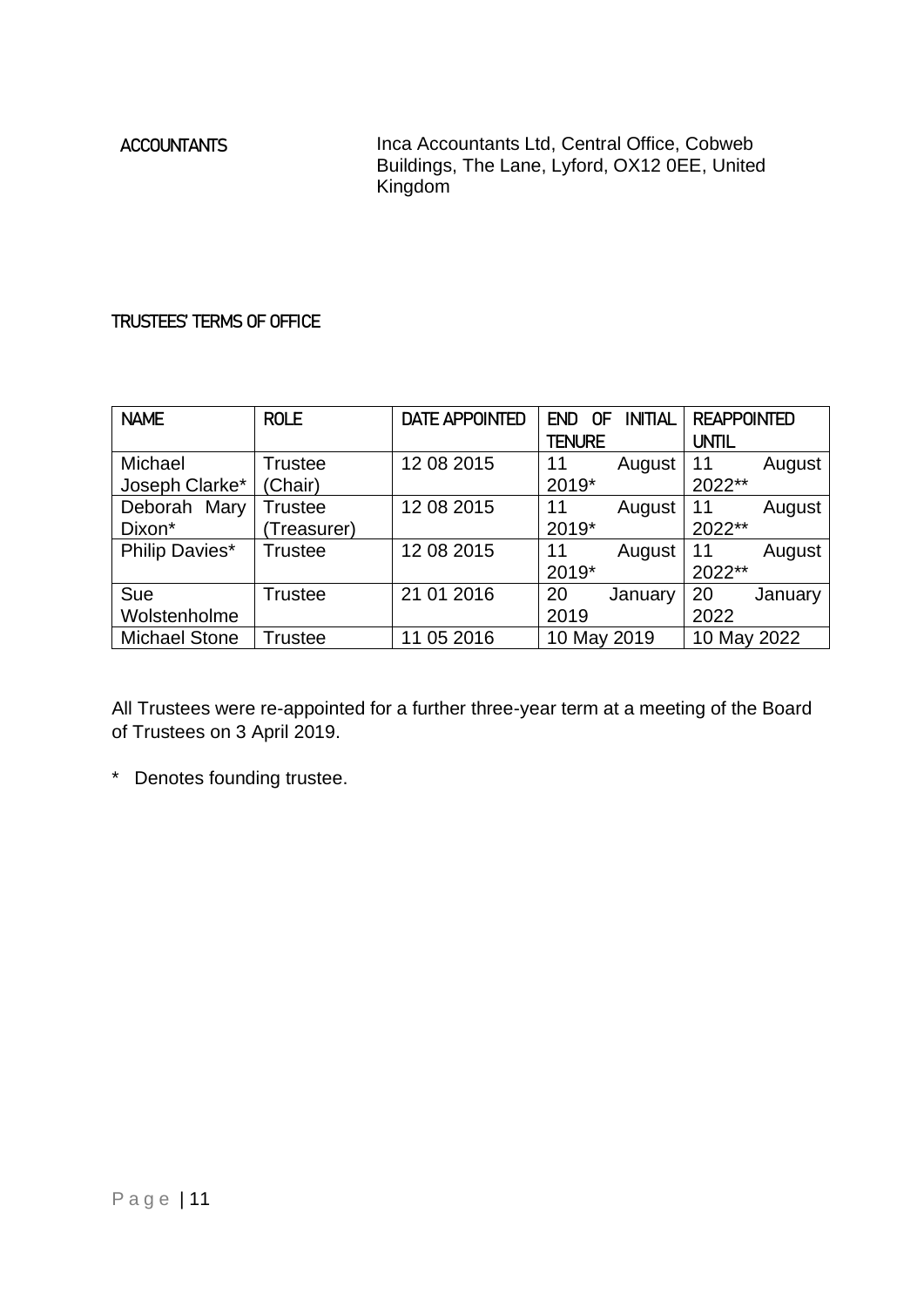# STRUCTURE AND GOVERNANCE

## Governing document

Evidence Aid was formally constituted as a Charitable Incorporated Organisation on 12 August 2015. The governing document of Evidence Aid is the Constitution.

### Appointment of trustees

Evidence Aid's first three Trustees (see above) were appointed in August 2015 for an initial term of four years. All other trustees serve for three years and may be re‐elected for a second consecutive term. Trustees are appointed by a resolution passed at a properly convened meeting of Trustees. In selecting individuals for appointment as Trustees, the Trustees take account of the skills, knowledge and experience needed for the effective administration of the Charitable Incorporated Organisation. A prioritised list of skills required from Trustees was approved at the 11 January 2016 Board meeting, and the Board membership is reviewed each year.

### Organisation of the Board

Under the provisions of the Constitution, the Board must comprise a minimum of 3 and maximum of 15 Trustees. Throughout 2019-20, the Board consisted of 5 Trustees. Currently, aside from the offices of Chair and Treasurer, there are no further specialised roles or committee structures within the Board.

The Board used to meet on a quarterly basis, but this was changed to monthly in January 2020. They also meet annually for the AGM, which usually runs consecutively with a regular meeting. Minutes of the meetings are agreed and shared between all members of the Board. In 2018, the Trustees developed a draft Roles and Responsibilities. This highlights key areas of Board responsibility, key skills and competencies required by the organisation and outlines future Board development.

An annual declaration of interest statement is made by Board members, the results of which are formally documented.

### Organisational structure

The Board of Trustees governs Evidence Aid.

Evidence Aid's Chief Executive Officer, Ben Heaven Taylor (from 4 June 2018), has overarching responsibility for the day-to-day management of the organisation with objectives set by the Board of Trustees. He reports to the Chair of the Board of Trustees.

The Programme Operations Manager, Claire Allen, is responsible for developing and implementing the organisation's programme activities. She reports to the Chief Executive Officer.

Page | 12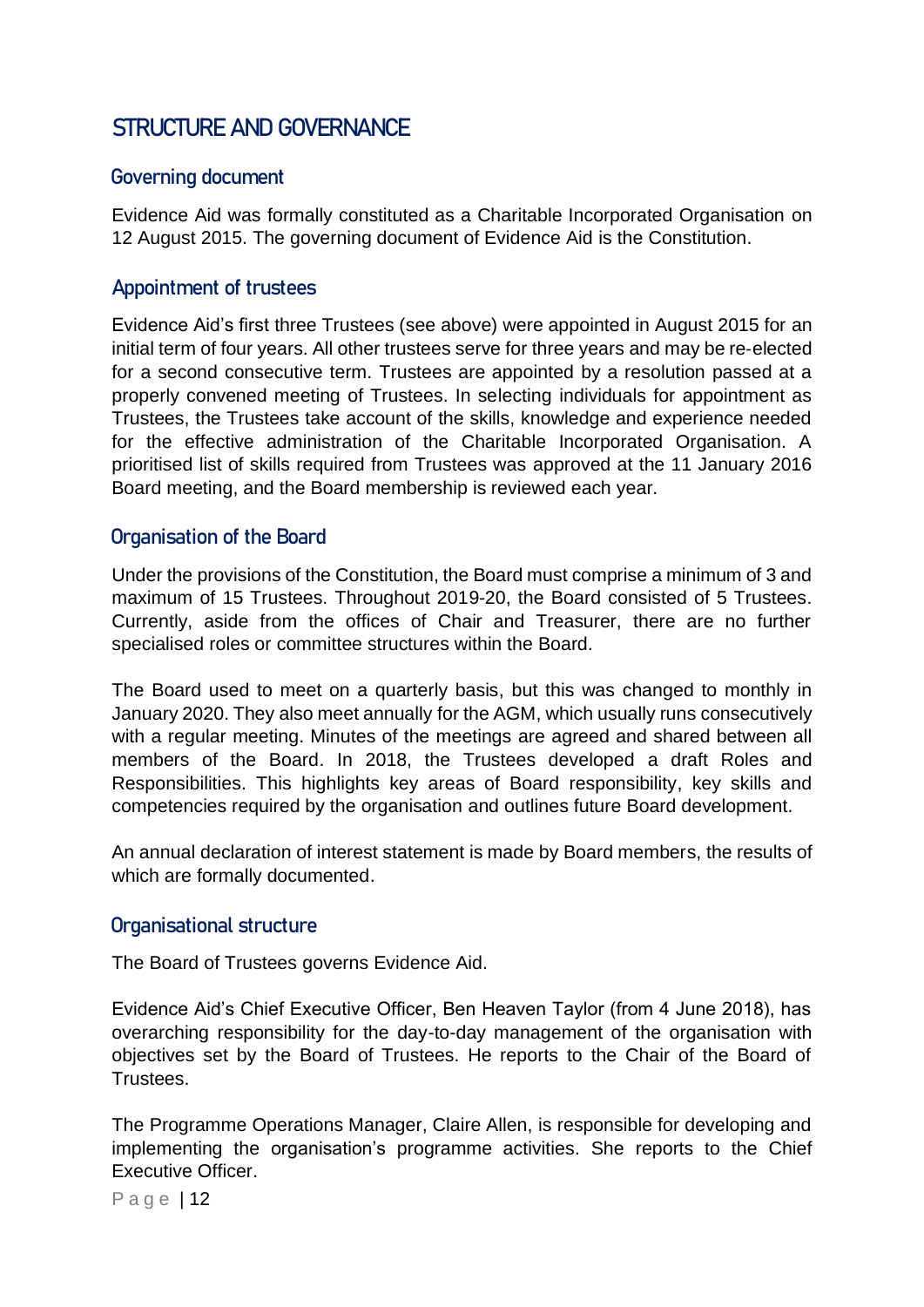## Pay policy for senior staff

The Board of Trustees are responsible for the overall direction and performance of the Charity. They delegate day-to-day implementation of this to the executive personnel.

No Trustee received renumeration during 2019-20. All Trustees give their time freely and are prevented from receiving payment for their services (other than reasonably incurred expenses) by the terms of the Constitution.

Staff pay is reviewed annually by the Board. As per NCVO guidelines on salary reporting, no staff member was paid in a salary band above £60,000 per annum.

### Risk management

Evidence Aid has a corporate risk register which is maintained by the executive staff and reviewed by the Board of Trustees on a quarterly basis. Evidence Aid's overall risk management framework is reviewed annually.

# OBJECTIVES AND ACTIVITIES

## Legal objects

The legal objects of Evidence Aid are, for the public benefit, '(a) the advancement of health and the saving of lives particularly, but not exclusively, by improving the quality of humanitarian responses to victims of disasters, humanitarian crises (including situations of conflict) and other healthcare emergencies; (b) the promotion of the efficiency and effectiveness of charities and the effective use of charitable resources in the provision of humanitarian relief and assistance; and (c) the advancement of the education of the public and the promotion of research (and the publication of the useful results of such research) into effective responses to disasters, humanitarian crises and other healthcare emergencies*.'*

## Mission of the Charitable Incorporated Organisation

Evidence Aid's mission is that, **before, during and after disasters, the best available evidence is used to design interventions, strategies and policies to assist those affected, or at risk**.

## Public Benefit Statement

Evidence Aid exists for the public benefit to advance the quality of humanitarian response to those affected by disasters or humanitarian crises (including war) and major healthcare emergencies, through stimulating the supply and demand for evidence by decision makers. Evidence Aid packages evidence in ways relevant to those involved in responding to disasters and makes it accessible and free at the point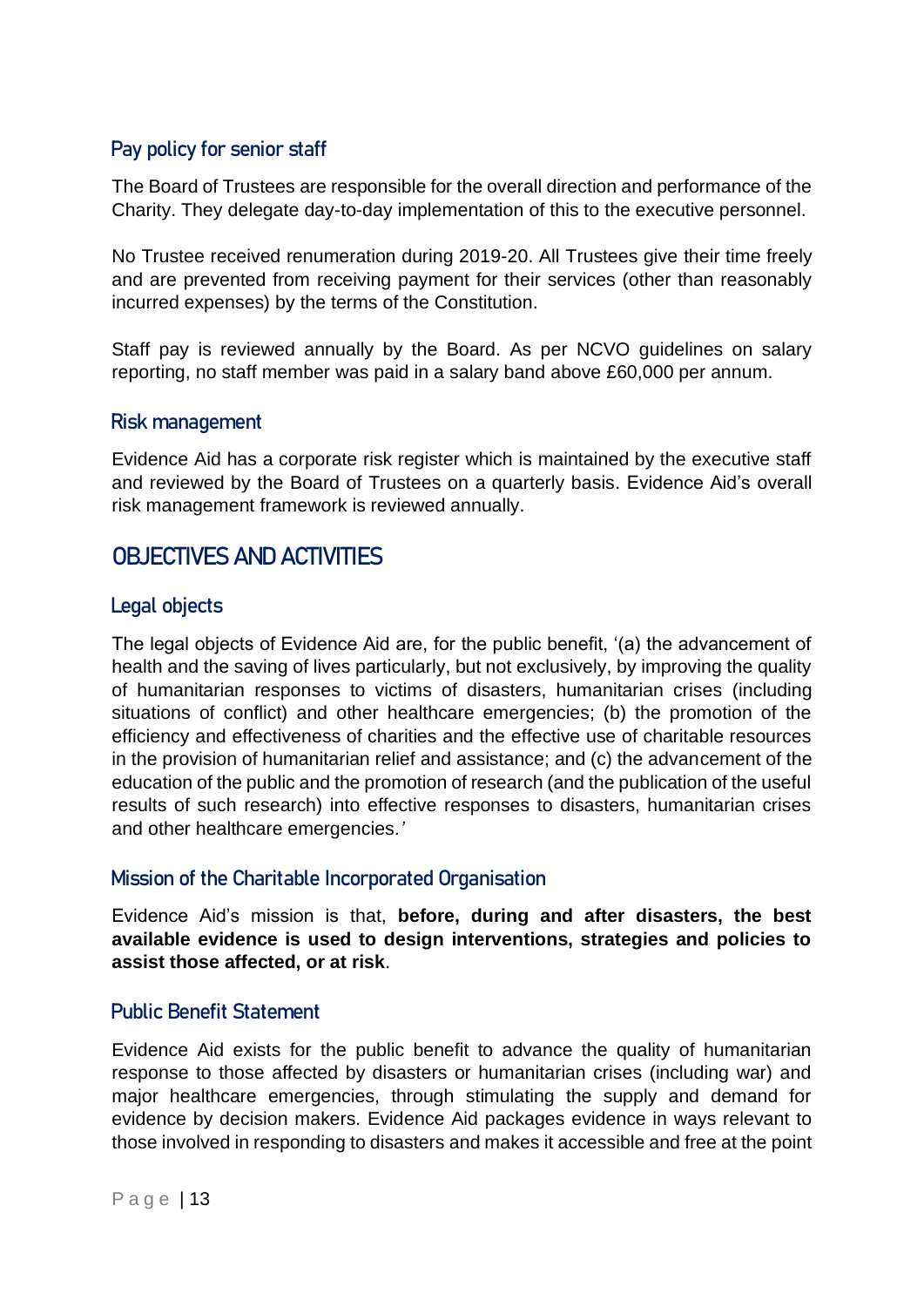of use through an online portal. It also produces reports, provides training, runs events and produces communications.

The Trustees, in exercising their powers and duties, have complied with their duty under Section 17 of the Charity Act 2011. In shaping our strategy and planning our activities, the Trustees have taken into consideration the Charity Commission's guidance on public benefit, including guidance 'PB2: public benefit; running a charity'.

## Pro-bono work and volunteers

Evidence Aid could not deliver its work without the support of our extensive group of volunteers. Amongst their many contributions in 2019-20, volunteers were involved in:

- **EXE** Searching for and identifying evidence reviews, prioritising reviews to be summarised, drafting and finalizing evidence summaries and publishing these on the Evidence Aid website
- Dissemination of Evidence Aid's principles and outputs through presentations, blogs and articles
- Continued development and updating of collections of evidence such as that on 'Ebola' and preparation of the new special collection on COVID-19
- Supporting the publication and promotion of Evidence Aid's summaries via digital channels

## **Strategy**

A revised strategy was agreed by Trustees in 2019. It is available on our website:

<https://evidenceaid.org/wp-content/uploads/2020/02/Strategy-Jan-2020-FINAL.pdf>

# FINANCIAL REVIEW

Evidence Aid finished the year with a net deficit of £72,773.

Income for the year was £21,350. While this was below expectations, important new funding relationships were forged during this period with Oxford Pharmagenesis and H2H which will carry over into the financial year 2020-21.

Expenditure for the year was £94,123 compared to £140,070 in 2018-19. Expenditure on charitable activities was £91,417, representing 97% of total expenditure.

Due to continuing challenges in raising income, expenditure was minimised over the course of the financial year and Evidence Aid continues to monitor and manage routine expenditure. At 31 March 2020, total funds stood at £24,598 compared to £97,371 on 31 March 2019.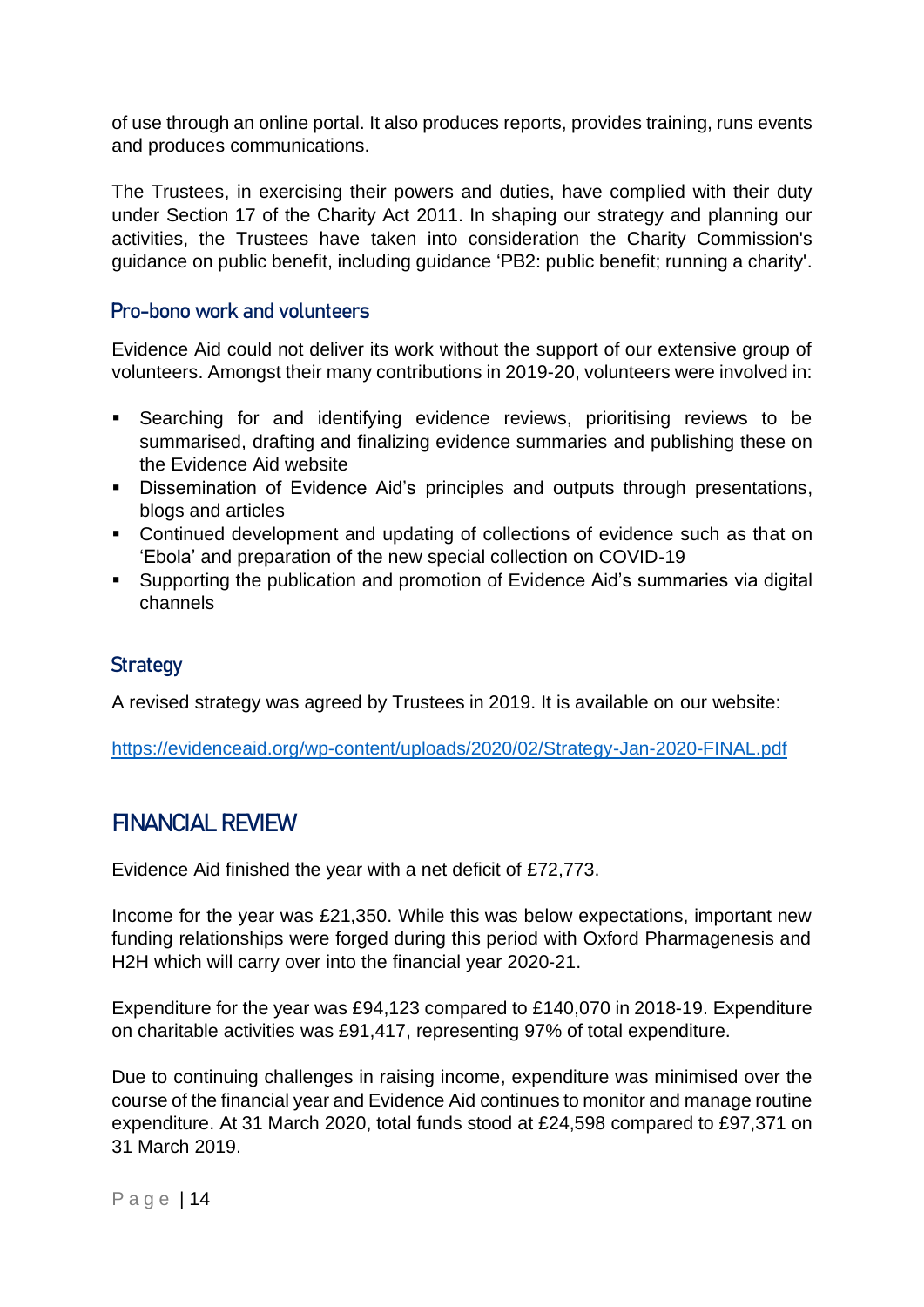# Financial policies

Evidence Aid has in place robust policies which cover reserves and financial authorisation limits. Each year, the Board reviews these policies and recommends changes where necessary to the Treasurer.

# Reserves policy

Evidence Aid's reserves policy stipulates that the organisation must hold reserves equal to at least three months of operating expenses at all times. Finances were managed to ensure that we did not breach this limit. The aim of our Reserves Policy is to ensure sufficient funds are held to enable Evidence Aid to achieve its strategic aims and manage cash flow risk. The Reserves Policy also ensures that we can meet all our liabilities in the event that we are not successful in attracting sufficient resources to remain a going concern in the future.

# Statement of fundraising ethics

Evidence Aid is fully committed to working within the Fundraising Regulator's Code of Fundraising Practice. In particular, we will not:

- **E** Intrude unreasonably on any person's privacy.
- Use unreasonably persistent approaches for the purpose of soliciting or otherwise procuring money or other property on behalf of the charity.
- Place undue pressure on a person to give money or other property.

Our voluntary fundraising activities are currently very limited. We have therefore elected not to formally register with the Fundraising Regulator, nor do we currently report on our activities. As Evidence Aid develops its voluntary fundraising activities, we will keep this under review. If, at any point, it is proportionate to our level of public fundraising to participate fully in voluntary registration and reporting, we will do so.

Evidence Aid does not use third party fundraisers or agencies to approach members of the public. Evidence Aid does not approach individuals who have not given permission to be contacted. If individuals would like to donate, they are directed to our website [\(www.evidenceaid.org/donate\)](http://www.evidenceaid.org/donate).

In 2019-20, Evidence Aid received no complaints about fundraising activities it carried out.

# Acceptance of donations

Evidence Aid's funding due diligence policy lays down the principles and standards by which Evidence Aid will employ in relation to donations, sponsorship or other forms of financial support. The two key principles underpinning the fundraising policy are that Evidence Aid will solicit contributions in such a way as to:

Page | 15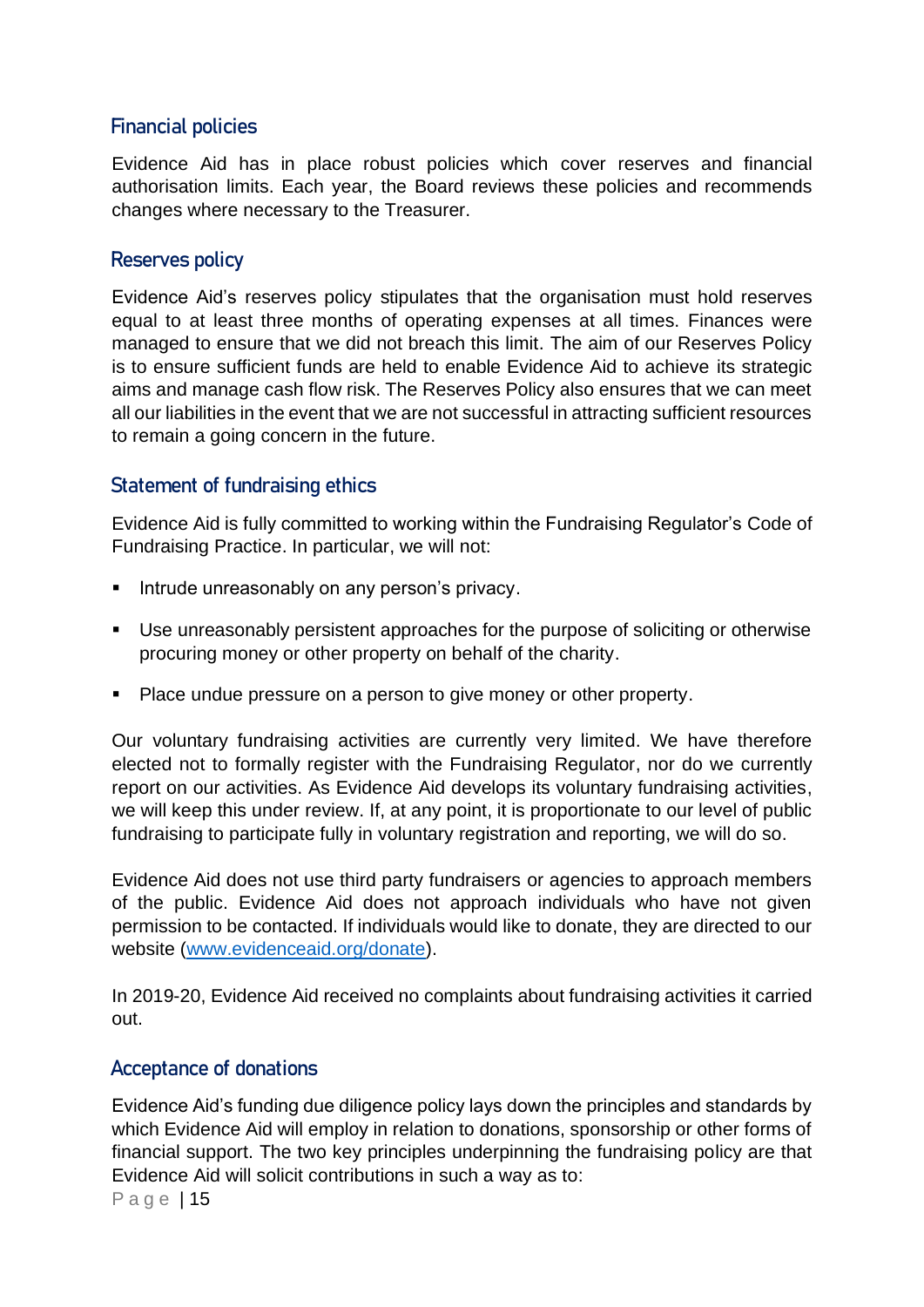- Maintain Evidence Aid's impartiality and independence
- Support the prevention and alleviation of human suffering for those people in need, in cooperation with others, and assisted by the humanitarian and disaster risk reduction (DRR) sectors.

The policy stipulates that any donation or sponsorship amounting to more than 25% of Evidence Aid's total income for a given year must be approved by the Board.

## Funds in deficit

There were no funds in deficit in the year.

## Going concern

The Trustees, in preparing this report and reviewing the financial statements, are of the view that Evidence Aid is a going concern.

### Investment policy

Evidence Aid has no investments other than one current account (sterling), an interestbearing saver account (sterling), and a Euro current account. We may develop an Investment Policy in the future should this become necessary.

## Statement of the Trustees' responsibilities

The Trustees are responsible for preparing the Annual Report and its accompanying financial statements in accordance with applicable law and United Kingdom Accounting Standards (United Kingdom Generally Accepted Accounting Practice).

The Trustees are required to prepare financial statements for each financial year, which give a true and fair view of the state of affairs of the Charitable Incorporated Organisation (CIO) and of the incoming resources and application of resources, including the income and expenditure of the CIO for that period. In preparing these financial statements, the Trustees have:

- Selected suitable accounting policies and applied them consistently;
- Made judgements and estimates that are reasonable and prudent;
- Followed applicable accounting standards, subiect to any material departures disclosed and explained in the financial statements; and
- **Prepared the financial statements on the 'going concern' basis.**

The Trustees have maintained adequate accounting records, which disclose with reasonable accuracy at any time the financial position of the organisation, enabling them to ensure that the financial statements comply with the Companies Act 2006.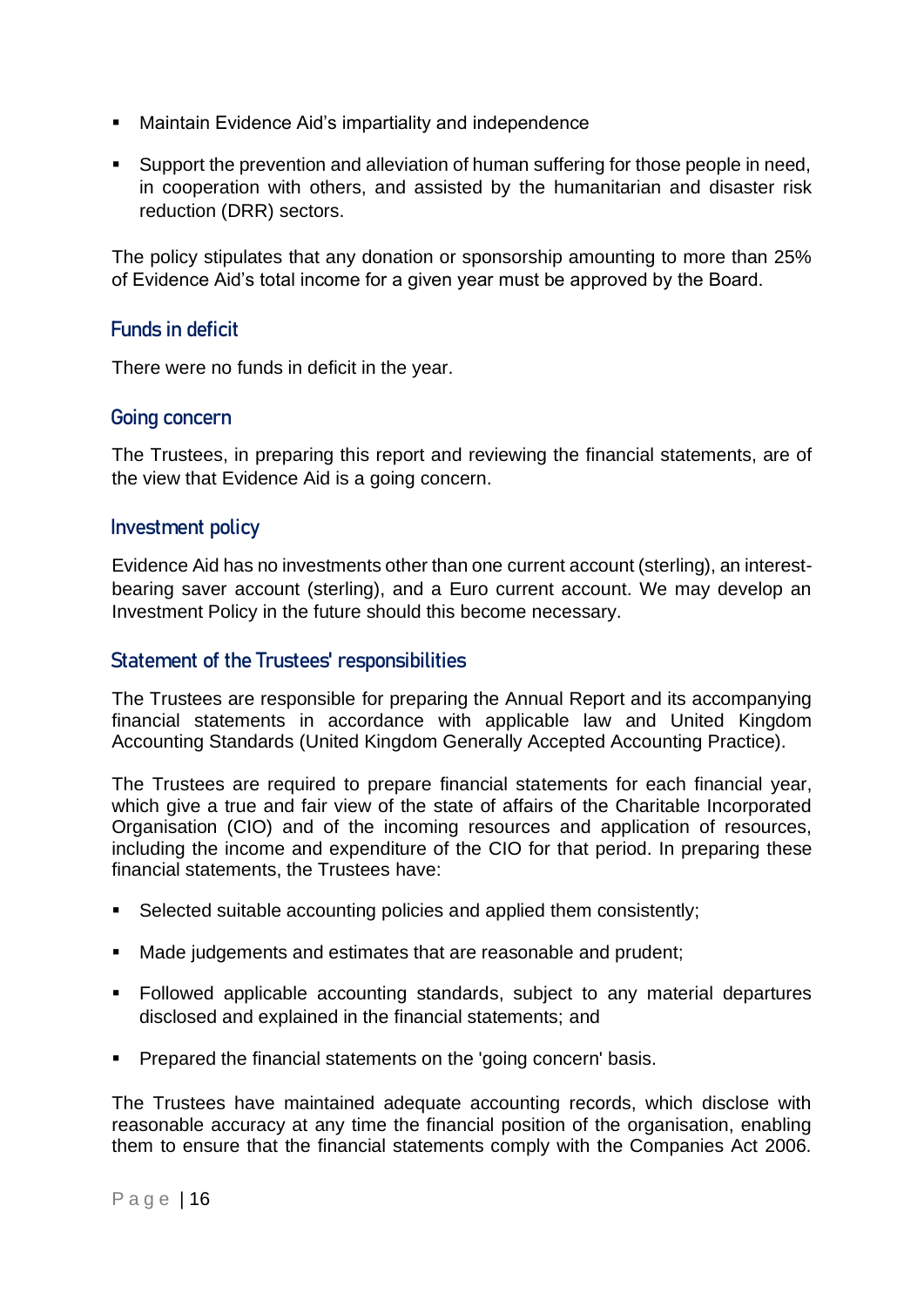They have safeguarded the assets of the charitable company and taken reasonable steps for the prevention and detection of fraud and other irregularities.

Statement of disclosure to Independent Financial Examiners

As far as the Trustees are aware:

- There is no relevant information (financial or otherwise) of which the company's Independent Financial Examiners are unaware;
- The Trustees have taken all the steps that they ought to have taken to make themselves aware of any relevant information (financial or otherwise) and to ensure that the organisation's Independent Financial Examiners are aware of that information.

Approved by the Trustees on 20 November 2020 and signed on their behalf by

rull I Clal

Professor Michael Joseph Clarke Chair of the Board of Trustees

Dm Dien

Lady Deborah Mary Dixon Treasurer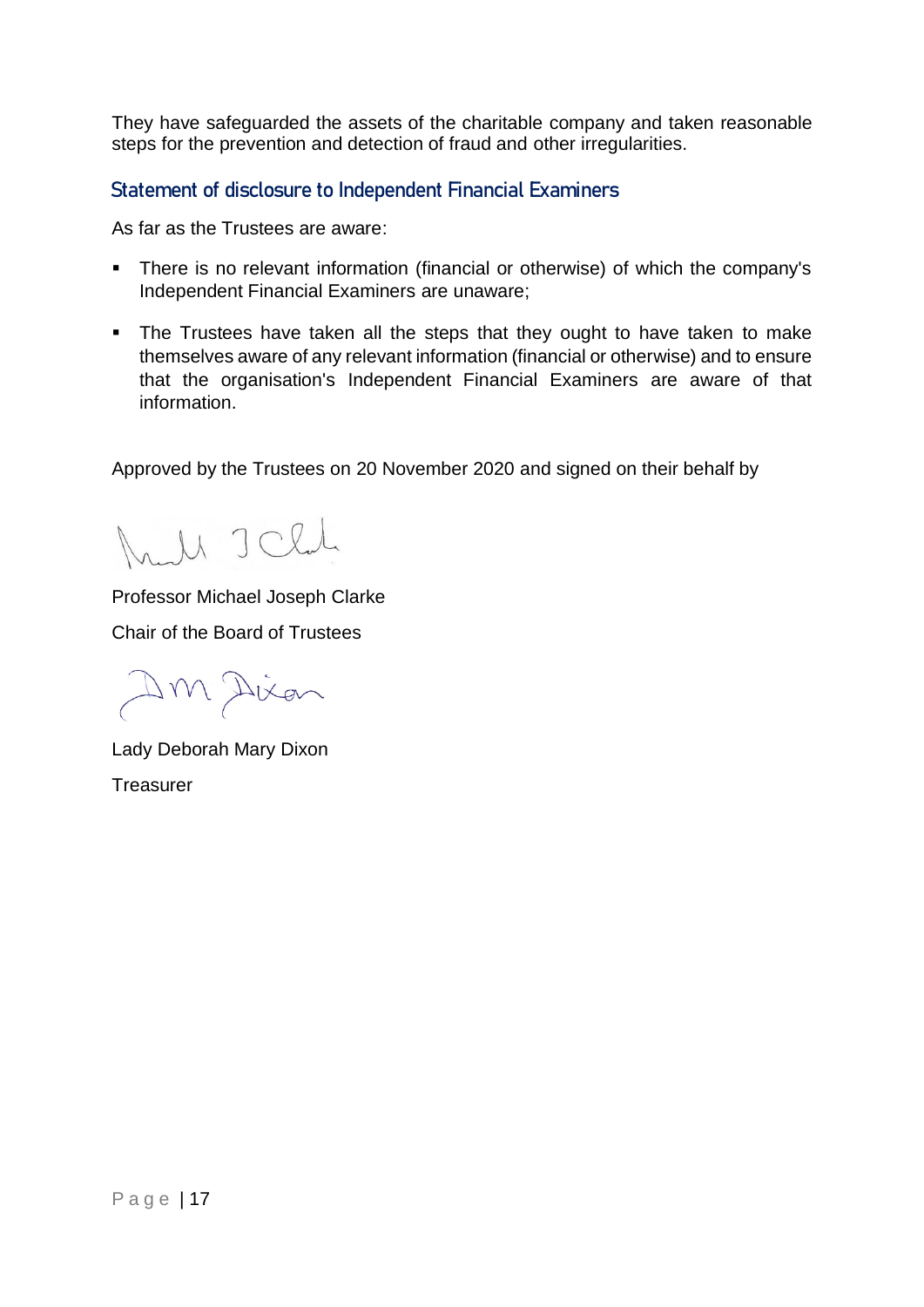# INDEPENDENT EXAMINER'S REPORT TO THE TRUSTEES OF EVIDENCE AID

I report to the charity Trustees on my examination of the accounts of the charity for the year ended 31 March 2020 which are set out on pages 19 to 27.

### **Respective responsibilities of Trustees and examiner**

As the charity's Trustees of Evidence Aid you are responsible for the preparation of the accounts in accordance with the requirements of the Charities Act 2011 ('the Act').

I report in respect of my examination of the Evidence Aid's accounts carried out under section 145 of the 2011 Act and in carrying out my examination I have followed all the applicable Directions given by the Charity Commission under section 145(5)(b) of the Act.

### **Independent examiner's statement**

I have completed my examination. I confirm that no material matters have come to my attention in connection with the examination giving me cause to believe that in any material respect:

- 1. accounting records were not kept in respect of Evidence Aid as required by section 130 of the Act: or
- 2. the accounts do not accord with those records; or
- 3. the accounts do not comply with the accounting requirements concerning the form and content of accounts set out in the Charities (Accounts and Reports) Regulations 2008 other than any requirement that the accounts give a 'true and fair view' which is not a matter considered as part of an independent examination.

I have no concerns and have come across no other matters in connection with the examination to which attention should be drawn in this report in order to enable a proper understanding of the accounts to be reached.

Lesley Carson **Accountant FCCA** Central Office – Cobweb Buildings The Lane Lyford Oxon OX12 0EE

17 December 2020

Page | 18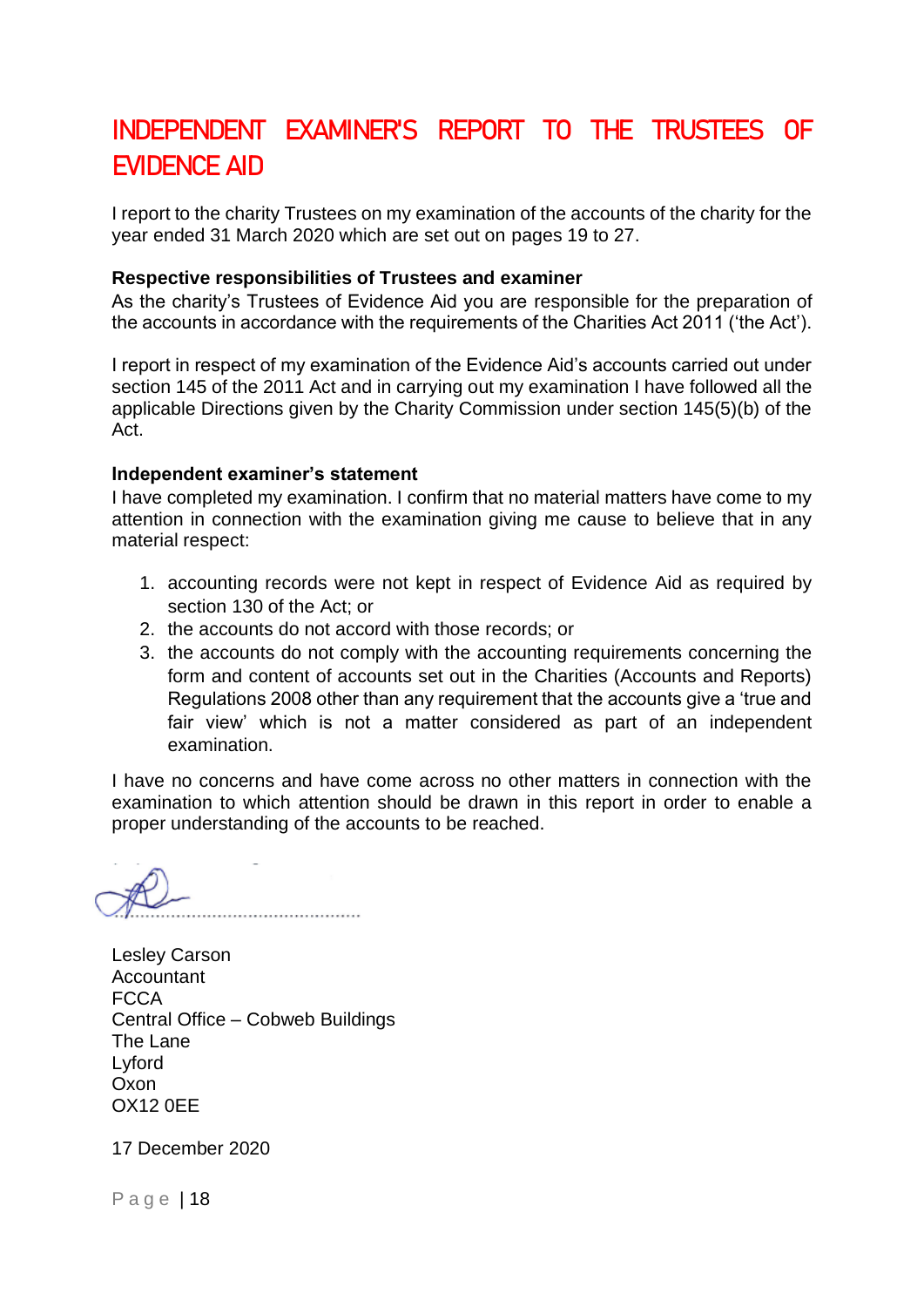# FINANCIAL STATEMENTS

# **EVIDENCE AID**

# CONSOLIDATED STATEMENT OF FINANCIAL ACTIVITIES (including an income and expenditure account)

|              |                                                                                  | Year to 31 March 2020              |                                       |                            | Year to 31 March 2019              |                                  |                           |  |
|--------------|----------------------------------------------------------------------------------|------------------------------------|---------------------------------------|----------------------------|------------------------------------|----------------------------------|---------------------------|--|
| <b>Notes</b> |                                                                                  | <b>Unrestricted</b><br>funds $(E)$ | <b>Restricted</b><br>funds $(E)$      | <b>Total funds</b><br>(E)  | <b>Unrestricted</b><br>funds $(E)$ | <b>Restricted</b><br>funds $(E)$ | <b>Total funds</b><br>(E) |  |
|              |                                                                                  |                                    |                                       |                            |                                    |                                  |                           |  |
|              | Income and endowments from:                                                      |                                    |                                       |                            |                                    |                                  |                           |  |
| 2(a)         | Donations and legacies                                                           | 7,596                              | ۰                                     | 7.506                      | 2.233                              |                                  | 2,233                     |  |
| 2(b)         | <b>Charitable activities</b>                                                     | ٠                                  | 11,459                                | 11,459                     | 7.213                              |                                  | 7.213                     |  |
| 2(c)         | <b>Investments</b>                                                               | 110                                | ۰                                     | 110                        | 181                                |                                  | 181                       |  |
| 2(d)         | Other                                                                            | 2.185                              | ۰                                     | 2,185                      | 77                                 |                                  | 77                        |  |
|              | <b>Total income</b>                                                              | 9,891                              | 11,459                                | 21,350                     | 9,704                              | $\overline{\phantom{a}}$         | 9,704                     |  |
|              | <b>Expenditure on:</b><br>Raising funds<br><b>Charitable activities</b><br>Other | $-2.706$<br>$-79.958$              | $\overline{\phantom{a}}$<br>$-11.450$ | $-2.706$<br>$-91.417$<br>۰ | $-17.594$<br>$-122.476$            |                                  | $-17,504$<br>$-122,476$   |  |
|              | <b>Total expenditure</b>                                                         | $-82.664$                          | $-11,459$                             | $-94,123$                  | $-140,070$                         | ÷                                | $-140,070$                |  |
|              |                                                                                  |                                    |                                       |                            |                                    |                                  |                           |  |
|              | Net movement in funds                                                            | $-72,773$                          | ٠                                     | $-72,773$                  | $-130.366$                         | ٠                                | $-130.366$                |  |
|              | <b>Reconciliation of funds</b>                                                   |                                    |                                       |                            |                                    |                                  |                           |  |
|              | Total funds brought forward at 1 April                                           | 97.371                             | ۰                                     | 97,371                     | 227,737                            |                                  | 227,737                   |  |
|              | Total funds carried forward at 31 March                                          | 24,508                             | ۰                                     | 24,508                     | 97.371                             |                                  | 97,371                    |  |

All of the charity's activities derive from continuing operations during the above two periods. The funds breakdown for 2019 is shown in note 13.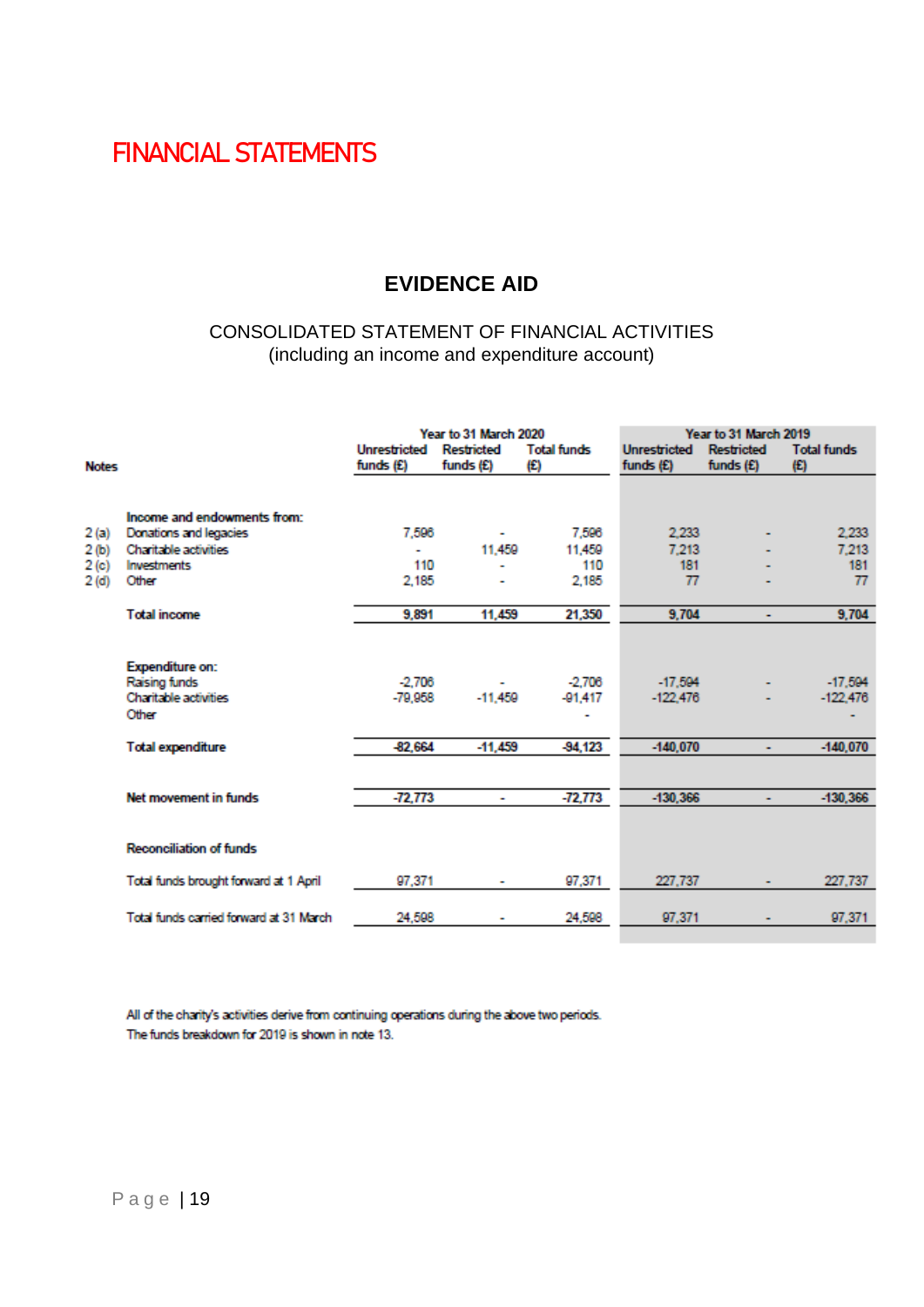# **EVIDENCE AID Registration Number 1163111**

### BALANCE SHEET AS AT 31 MARCH 2020

|              |                                                | 2020     | 2019     |
|--------------|------------------------------------------------|----------|----------|
| <b>Notes</b> |                                                | £        | £        |
|              | <b>Fixed assets</b>                            |          |          |
| 9            | Tangible assets                                | 167      | 572      |
|              | <b>Total fixed assets</b>                      | 167      | 572      |
|              | <b>Current assets</b>                          |          |          |
| 10           | <b>Debtors</b>                                 | 8,978    | 4,820    |
|              | Cash at bank and in hand                       | 23,737   | 101,065  |
|              | <b>Total current assets</b>                    | 32,715   | 105,885  |
|              | Liabilities                                    |          |          |
| 11           | Creditors: amounts falling due within one year | $-8,284$ | $-9,086$ |
|              | <b>Net current assets</b>                      | 24,431   | 96,799   |
|              | <b>Total net assets</b>                        | 24,598   | 97,371   |
|              | Funds of the charity:                          |          |          |
|              | <b>Restricted funds</b>                        | ٠        |          |
| 12           | <b>Unrestricted funds</b>                      | 24,598   | 97,371   |
|              | <b>Total charity funds</b>                     | 24,598   | 97,371   |

The financial statements of pages 19 to 27 were approved by the Trustees and authorised for issue on 20 November 2020 and signed on their behalf by:

 $\lnot$   $\lnot$   $\lnot$  $M$  J

Professor Michael Joseph Clarke, Trustee

Dm Dien

Lady Deborah Mary Dixon, Trustee

**Evidence Aid**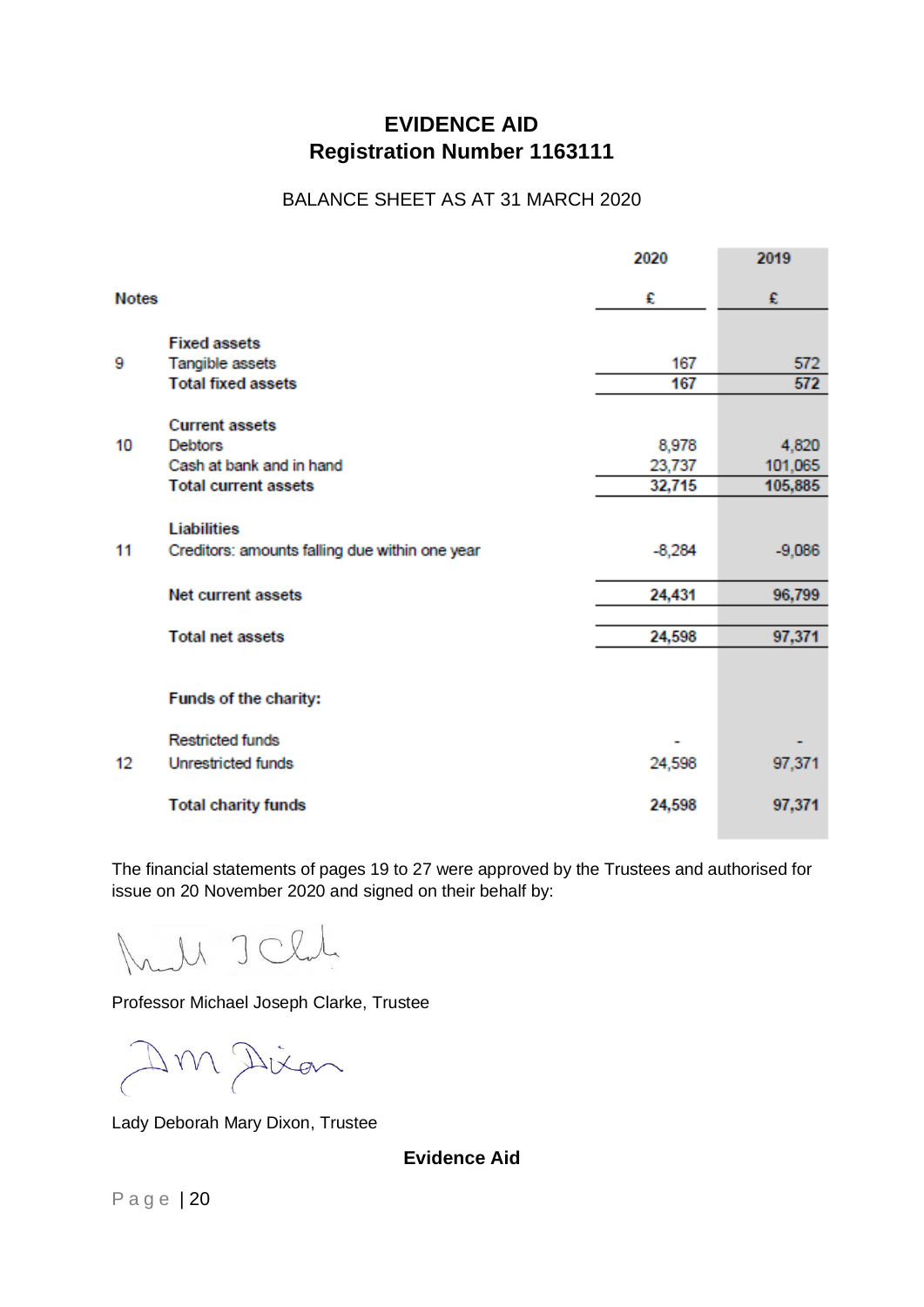### **Notes to the Financial Statements for the year ended 31 March 2020**

### **1. Accounting Policies**

#### **Statement of compliance:**

These financial statements have been prepared in accordance with *Accounting and Reporting by Charities: Statement of Recommended Practice* applicable to charities preparing their accounts in accordance with the Financial Reporting Standard applicable in the UK and Republic of Ireland (FRS 102) (effective I January 2015) - (Charities SORP (FRS 102)), the Financial Reporting Standard applicable in the UK and Republic of Ireland (FRS 102) and the Charities Act 2011.

#### **Basis of preparation:**

Evidence Aid meets the definition of a public benefit entity under FRS 102. Assets and liabilities are initially recognised at historical cost or transaction value unless otherwise stated in the relevant accounting policy notes.

### **Exemption from preparing a cash flow statement:**

The charity opted to early adopt Bulletin I published on 2 February 2016 and have therefore not included a cash flow statement in these financial statements.

### **Going concern:**

The Trustees, in preparing this report and reviewing the financial statements, are of the view that Evidence Aid is a going concern.

#### **Income and endowments:**

Voluntary income including donations, gifts, legacies and grants that provide core funding or are of a general nature is recognised when the charity has entitlement to the income, it is probable that the income will be received and the amount can be measured with sufficient reliability.

#### **Donations and legacies:**

Donations and legacies are recognised on a receivable basis when receipt is probable and the amount can be reliably measured.

#### **Grants receivable:**

Grants are recognised when the charity has an entitlement to the funds and any conditions linked to the grants have been met. Where performance conditions are attached to the grant and are yet to be met, the income is recognised as a liability and included on the balance sheet as deferred income to be released.

#### **Expenditure:**

AII expenditure is recognised once there is a legal or constructive obligation to that expenditure, it is probable settlement is required, and the amount can be measured reliably. All costs are allocated to the applicable expenditure heading that aggregate similar costs to that category. Where costs cannot be directly attributed to particular headings they have been allocated on a basis consistent with the use of resources, with central staff costs allocated on the basis of time spent, and depreciation charges allocated on the portion of the asset's use. Other support costs are allocated based on the spread of staff costs.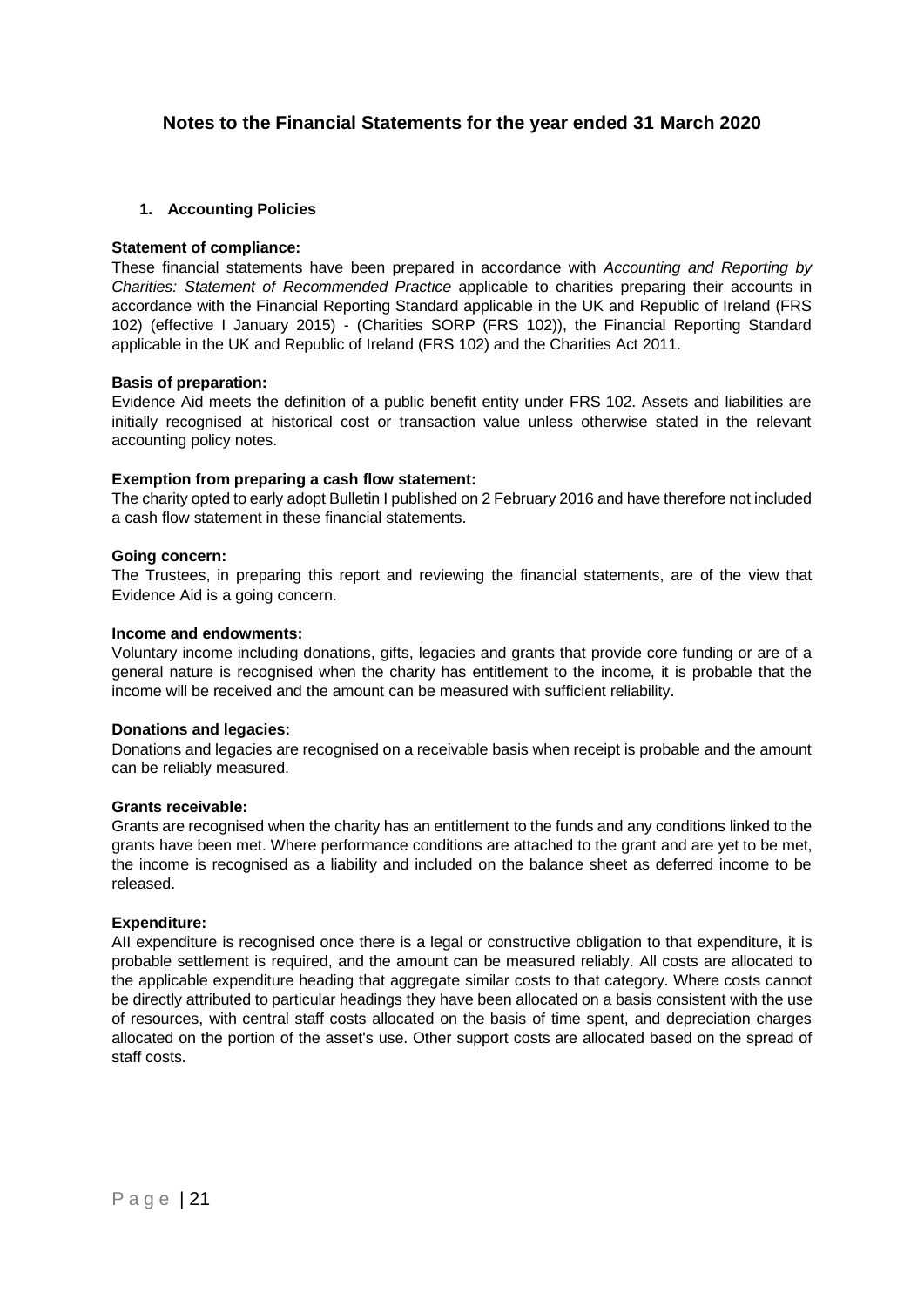### **Notes to the Financial Statements for the year ended 31 March 2020**

### **Raising funds:**

These are costs incurred in attracting voluntary income, the management of investments and those incurred in trading activities that raise funds.

#### **Support costs:**

Support costs include central functions and have been allocated to activity cost categories on a basis consistent with the use of resources, for example, allocating property costs by floor areas, or per capita, staff costs by the time spent and other costs by their usage.

#### **Governance costs:**

Governance costs include the costs attributable to the charity\*s compliance with constitutional and statutory requirements, including audit, strategic management and trustees' meetings and reimbursed expenses.

### **Taxation:**

The charity is considered to pass the tests set out in Paragraph 1 Schedule 6 of the Finance Act 2010 and therefore it meets the definition of a charitable company for UK corporation tax purposes. Accordingly, the charity is potentially exempt from taxation in respect of income or capital gains received within categories covered by Chapter 3 Part 11 of the Corporation Tax Act 2010 or Section 256 of the Taxation of Chargeable Gains Act 1992, to the extent that such income or gains are applied exclusively to charitable purposes.

### **Depreciation and amortisation:**

Depreciation is provided on tangible fixed assets so as to write off the cost or valuation, less any estimated residual value, over their expected useful economic life as follows:

**Asset class**<br> **Asset class**<br> **Depreciation method and rate**<br> **Depreciation method and rate**<br> **Depreciation method and rate**<br>
25% straight line basis 25% straight line basis

### **Trade debtors:**

Trade debtors are amounts due from customers for merchandise sold or services performed in the ordinary course of business. Trade debtors are recognised initially at the transaction price. They are subsequently measured at amortised cost using the effective interest method, less provision for impairment. A provision for the impairment is established when there is objective evidence that they will not be able to collect all amounts due according to the original terms of the receivables.

#### **Cash and cash equivalents:**

Cash and cash equivalents comprise cash on hand and call deposits, and other short-term highly liquid investments that are readily convertible to a known amount of cash and are subject to an insignificant risk of change in value.

#### **Trade creditors:**

Trade creditors are obligations to pay for goods or services that have been acquired in the ordinary course of business from suppliers. Accounts payable are classified as current liabilities if the does not have an unconditional right, at the end of the reporting period, to defer settlement of the creditor for at least twelve months after the reporting date. If there is an unconditional right to defer settlement for at least twelve months after the reporting date, they are presented as non-current liabilities.

Trade creditors are recognised initially at the transaction price and subsequently measured at amortised cost using the effective interest method.

#### **Fund structure:**

Unrestricted income funds are general funds that are available for use at the Trustees's discretion in furtherance of the objectives of the charity.

Page | 22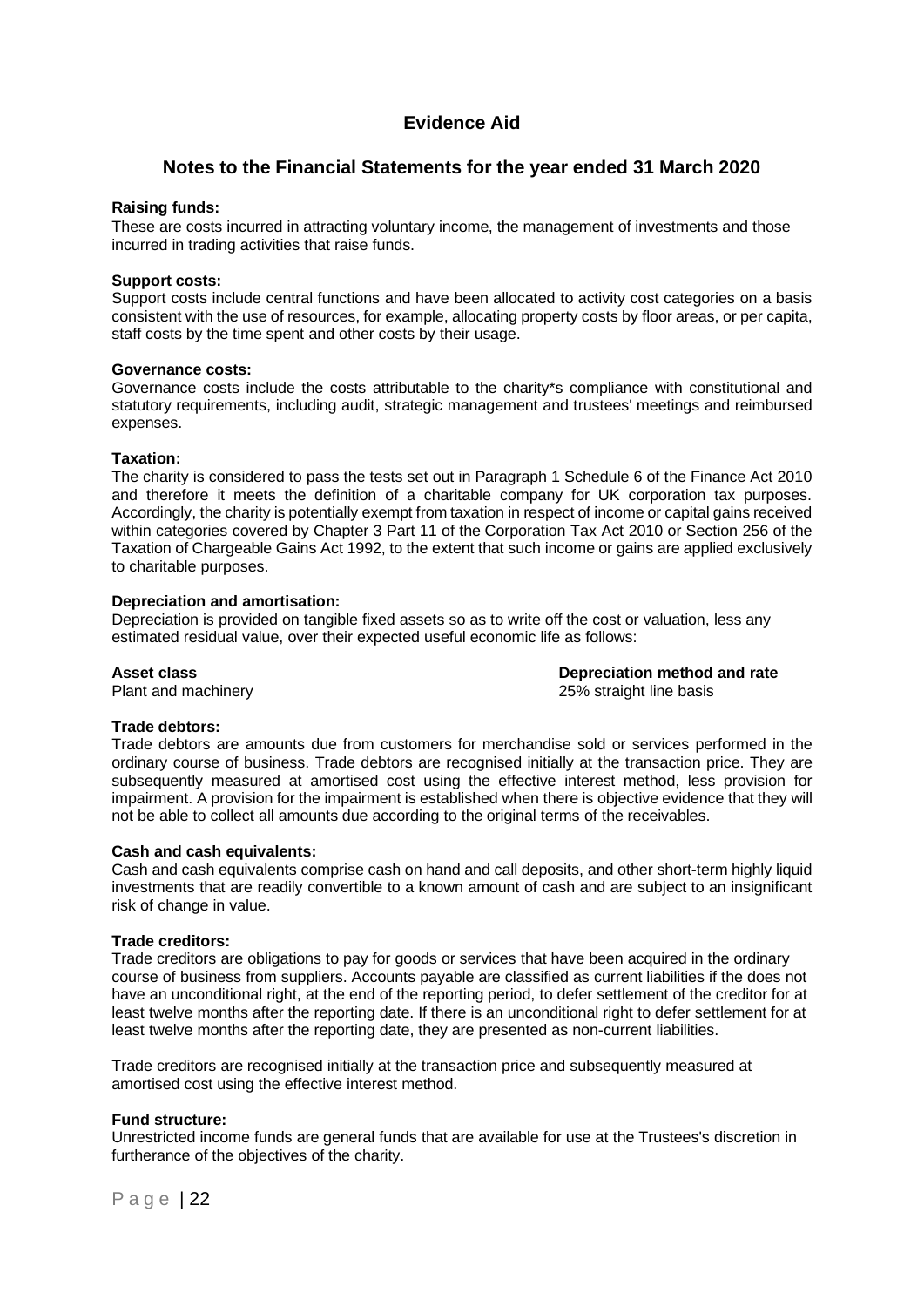# **Notes to the Financial Statements for the year ended 31 March 2020**

### 2. INCOME AND ENDOWMENTS

|                                                                    | Year to 31 March 2020 |                   | Year to 31 March 2019 |                     |                   |                    |
|--------------------------------------------------------------------|-----------------------|-------------------|-----------------------|---------------------|-------------------|--------------------|
|                                                                    | <b>Unrestricted</b>   | <b>Restricted</b> | <b>Total funds</b>    | <b>Unrestricted</b> | <b>Restricted</b> | <b>Total funds</b> |
|                                                                    | funds $(E)$           | funds $(E)$       | (£)                   | funds $(E)$         | funds $(E)$       | (E)                |
| a) Donations and Legacies                                          |                       |                   |                       |                     |                   |                    |
| Donations from individuals                                         | 4,596                 |                   | 4,596                 | 2,233               |                   | 2,233              |
| <b>Public donations</b>                                            | 3,000                 |                   | 3,000                 |                     |                   |                    |
|                                                                    |                       |                   |                       |                     |                   |                    |
|                                                                    | 7,596                 | ۰                 | 7,596                 | 2,233               | $\sim$            | 2,233              |
|                                                                    |                       |                   |                       |                     |                   |                    |
| b) Charitable activities                                           |                       |                   |                       |                     |                   |                    |
| Governments, institutional donors and other public authorities (i) |                       | 11,459            | 11,459                |                     |                   |                    |
| Primary purpose trading                                            |                       |                   |                       | 7,233               |                   | 7,233              |
|                                                                    |                       | 11,459            | 11,459                | 7,233               |                   |                    |
|                                                                    |                       |                   |                       |                     | ÷                 | 7,233              |
| i) Governments                                                     |                       |                   |                       |                     |                   |                    |
| United Kingdom - Foreign and Commonwealth Office                   |                       | 5,192             | 5,192                 |                     |                   |                    |
|                                                                    |                       |                   |                       |                     |                   |                    |
| (Received from H2H)                                                |                       |                   |                       |                     |                   |                    |
| United Kingdom - Department for International Development          |                       | 6,267             | 6,267                 |                     |                   |                    |
|                                                                    |                       |                   |                       |                     |                   |                    |
| c) Investment income                                               |                       |                   |                       |                     |                   |                    |
| Interest receivable on bank deposits                               | 110                   | ٠                 | 110                   | 181                 | $\sim$            | 181                |
|                                                                    |                       |                   |                       |                     |                   |                    |
| d) Other                                                           |                       |                   |                       |                     |                   |                    |
| Reclaimed expenses                                                 | 2,185                 | ٠                 | 2,185                 | ٠                   | ۰                 |                    |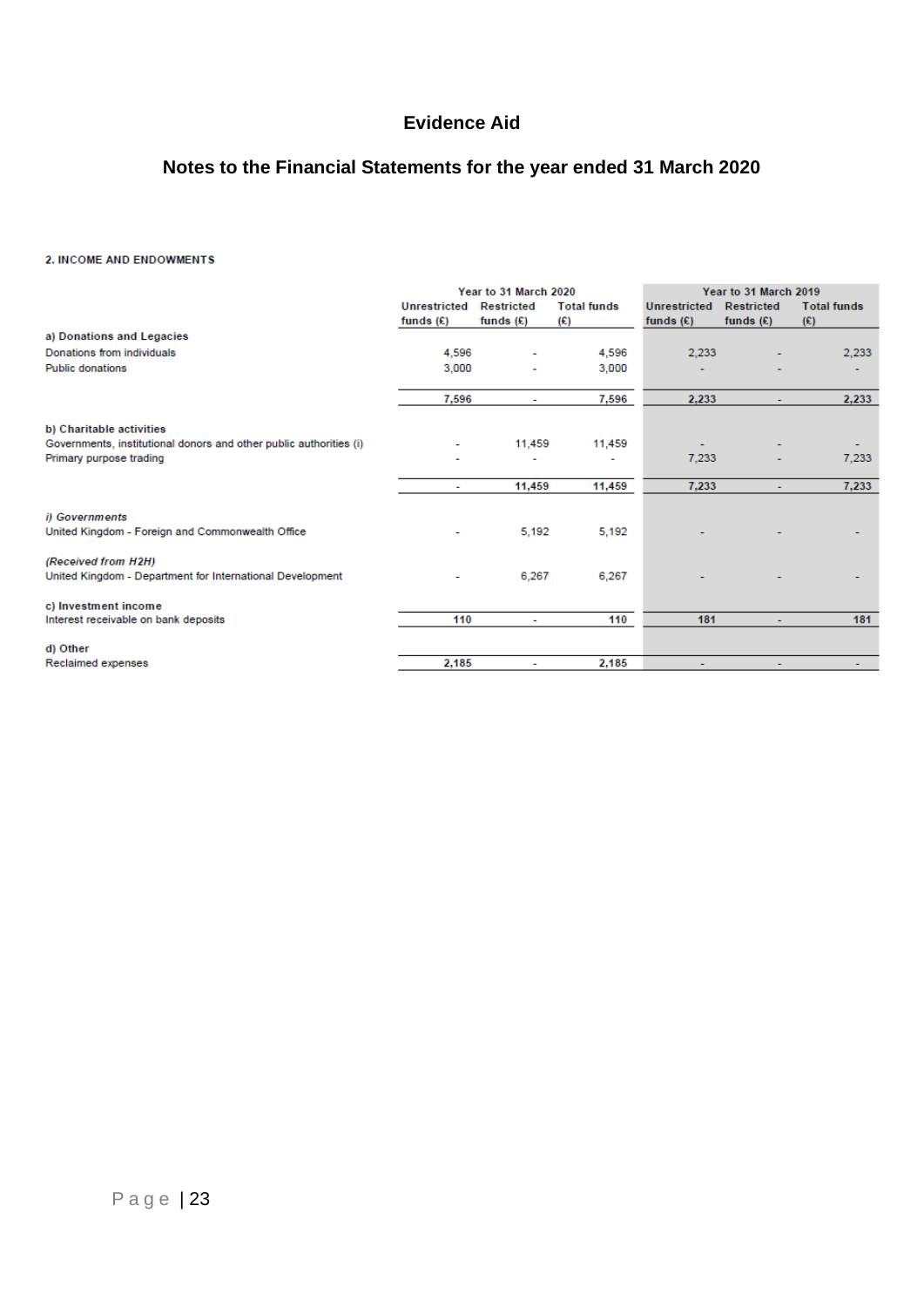## **Notes to the Financial Statements for the year ended 31 March 2020**

#### 3. EXPENDITURE

|                                          |                                    | Year to 31 March 2020            |                           |                                    | Year to 31 March 2019            |                           |  |
|------------------------------------------|------------------------------------|----------------------------------|---------------------------|------------------------------------|----------------------------------|---------------------------|--|
|                                          | <b>Unrestricted</b><br>funds $(E)$ | <b>Restricted</b><br>funds $(E)$ | <b>Total funds</b><br>(£) | <b>Unrestricted</b><br>funds $(E)$ | <b>Restricted</b><br>funds $(E)$ | <b>Total funds</b><br>(E) |  |
| a) Raising funds                         |                                    |                                  |                           |                                    |                                  |                           |  |
| <b>Fundraising costs</b>                 | 2,706                              | ۰                                | 2,706                     | 12,594                             | ۰                                | 12,594                    |  |
| Support costs                            |                                    | ٠                                | ۰                         | 5,000                              | ÷                                | 5,000                     |  |
|                                          | 2,706                              | ٠                                | 2,706                     | 17,594                             | ۰                                | 17,594                    |  |
| b) Charitable activities<br>Humanitarian | 85,150                             | 6,267                            | 91,417                    | 122,476                            |                                  | 122,476                   |  |
|                                          | 85,150                             | 6,267                            | 91,417                    | 122,476                            | ÷                                | 122,476                   |  |
| <b>4. STAFF COSTS</b>                    |                                    |                                  |                           |                                    |                                  |                           |  |
| Wages and salaries                       | 63,639                             | 5,685                            | 69,324                    | 91,798                             | ÷                                | 91,798                    |  |
| Social security costs                    | 2,713                              | 326                              | 3,039                     | 5,892                              | ÷                                | 5,892                     |  |
| Pension costs                            | 3,967                              | 256                              | 4,223                     | 4,721                              |                                  | 4,721                     |  |
| Other staff costs                        | 176                                | ۰                                | 176                       | ٠                                  | ۰                                |                           |  |
|                                          | 70,495                             | 6,267                            | 76,762                    | 102,411                            | ٠                                | 102,411                   |  |
| <b>5. EMPLOYEES</b>                      |                                    | Year to 31 March 2020<br>3       |                           |                                    | Year to 31 March 2019<br>4       |                           |  |
| All employees                            |                                    |                                  |                           |                                    |                                  |                           |  |

#### **6. TRUSTEES EXPENSES**

Trustees received no renumeration for their services. Trustee's expenses in 2019-20, which includes costs directly incurred by Trustees and amounts paid on their behalf by Evidence Aid, amounted to £998 (£1,071 in 2018-19).

#### 7. AUDITORS RENUMERATION

Evidence Aid's annual income is below the threshold whereby a statutory audit is required.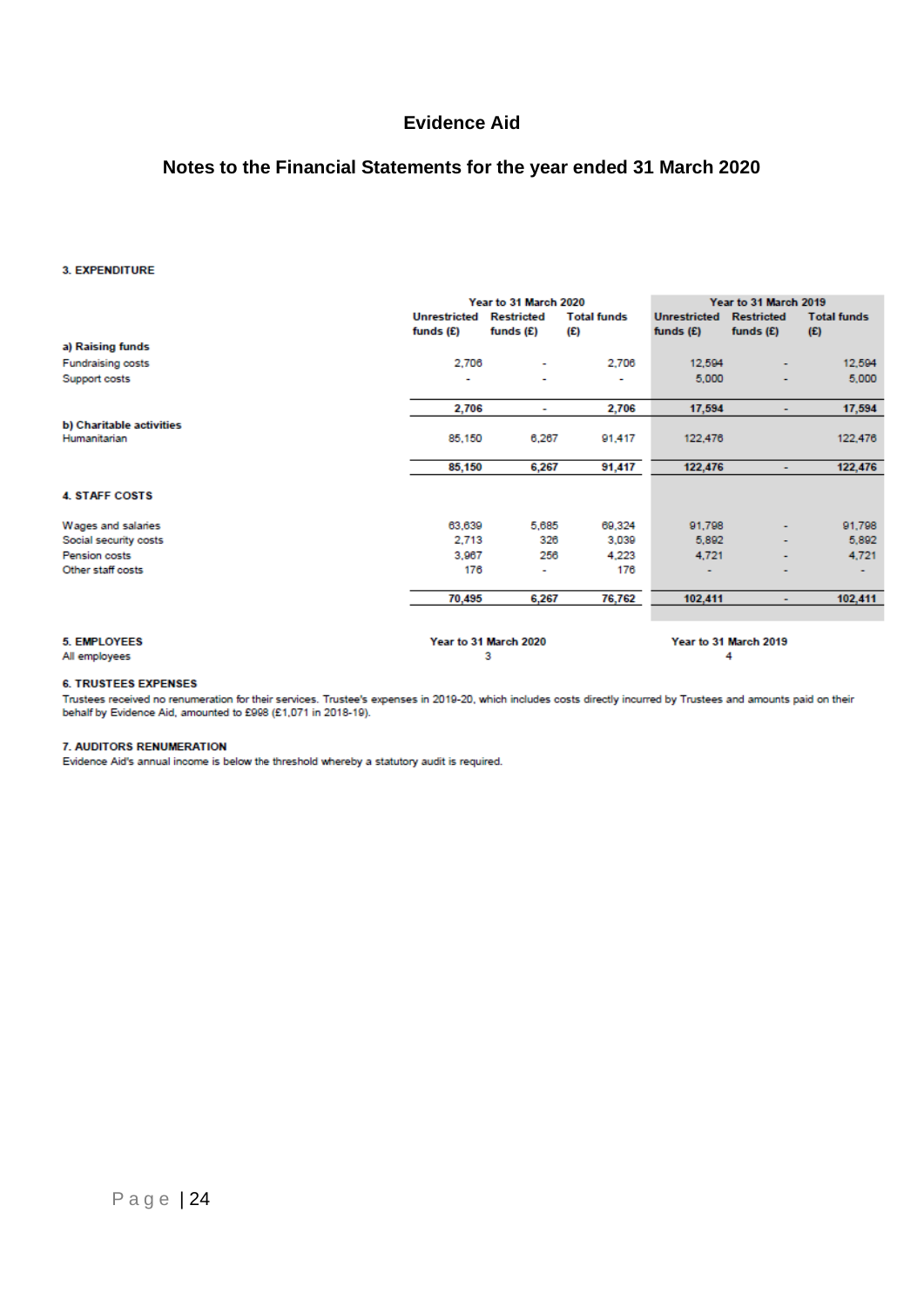# **Notes to the Financial Statements for the year ended 31 March 2020**

### **8. TAXATION**

The charity is a registered charity and is therefore exempt from taxation.

### 9.TANGIBLE FIXED ASSETS

| <b>Furniture and</b><br>equipment |   |                                                                       |  |
|-----------------------------------|---|-----------------------------------------------------------------------|--|
| £                                 | £ |                                                                       |  |
|                                   |   |                                                                       |  |
|                                   |   | 1,619                                                                 |  |
|                                   |   | 1,619                                                                 |  |
|                                   |   |                                                                       |  |
|                                   |   | 1,043                                                                 |  |
|                                   |   | 409                                                                   |  |
|                                   |   | 1,452                                                                 |  |
|                                   |   |                                                                       |  |
|                                   |   | 167                                                                   |  |
|                                   |   | 576                                                                   |  |
|                                   |   | <b>Total</b><br>1,619<br>1,619<br>1,043<br>409<br>1,452<br>167<br>576 |  |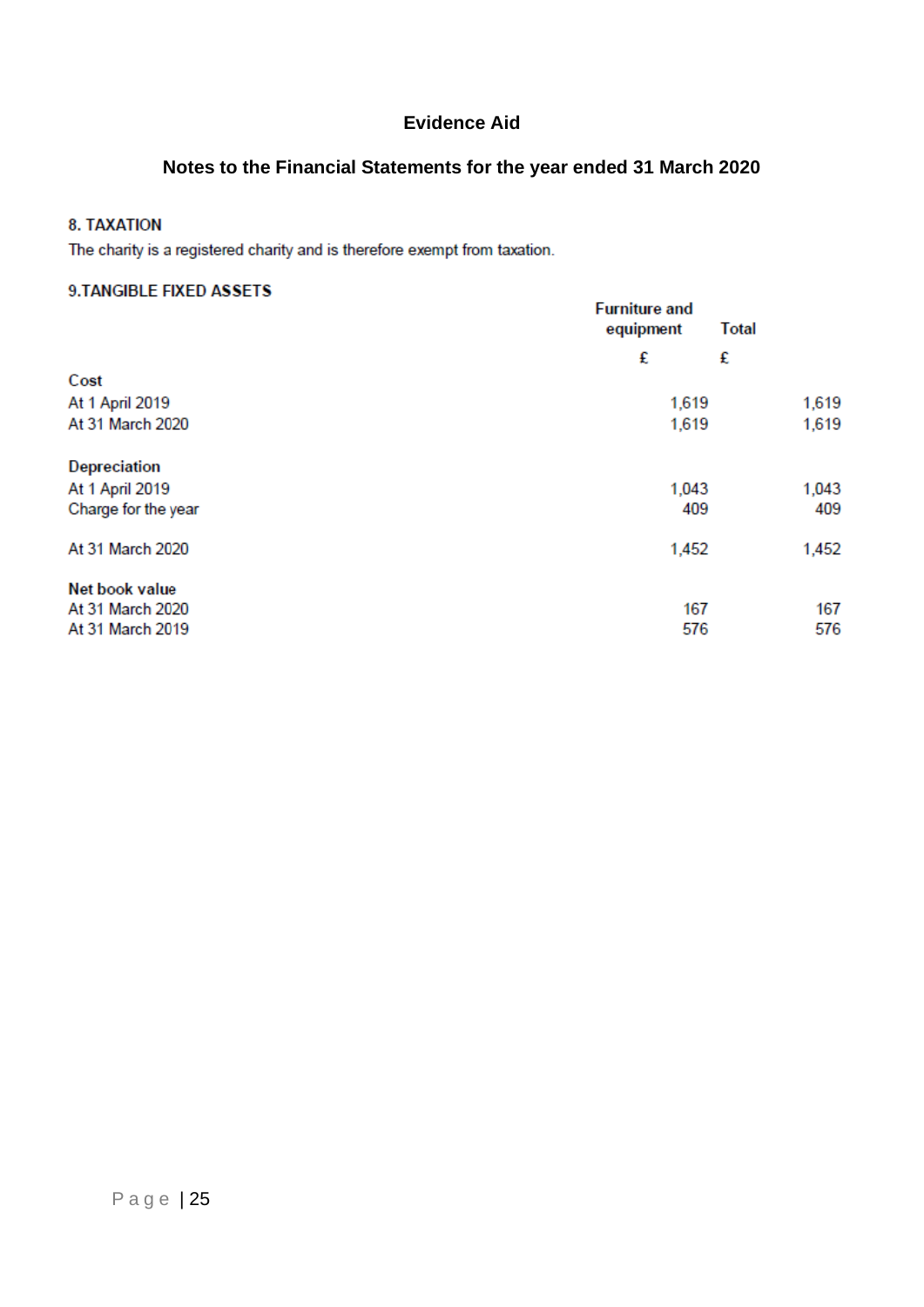# **Notes to the Financial Statements for the year ended 31 March 2020**

### 10. DEBTORS

| Amounts falling due within one year   | Year to 31 March<br>2020 | Year to 31 March<br>2019 |  |
|---------------------------------------|--------------------------|--------------------------|--|
|                                       | £                        | £                        |  |
| Prepayments                           | 2,711                    | 4,820                    |  |
| Amounts due from institutional donors | 6,267                    |                          |  |
|                                       |                          |                          |  |
|                                       | 8,978                    | 4,820                    |  |
| <b>11. CREDITORS</b>                  |                          |                          |  |
| <b>Trade creditors</b>                | 1,928                    | 320                      |  |
| Other taxaion and social security     | 949                      | 2,813                    |  |
| Other creditors                       | 4,567                    | 5,113                    |  |
| Accruals                              | 840                      | 840                      |  |
|                                       |                          |                          |  |
|                                       | 8,284                    | 9,086                    |  |